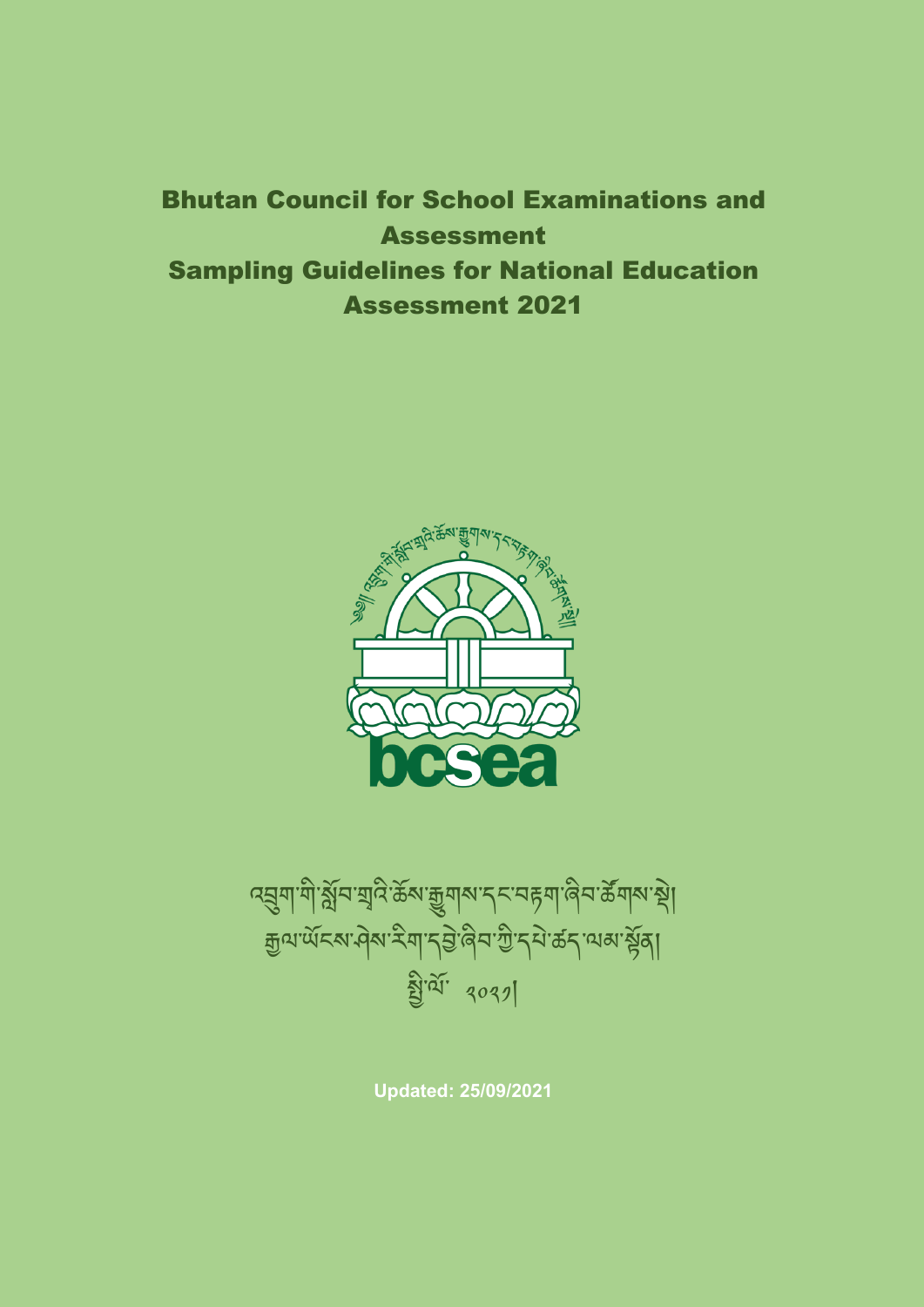#### **Published byAssessment and Monitoring Division,**

Bhutan Council for School Examinations and Assessment, Babesa, Thimphu, Bhutan.

#### **Copyright**

Bhutan Council for School Examinations and Assessment, 2021 Website: www.bcsea.bt

All rights reserved. No part of this publication may be reproduced, stored in a retrieval system, or transmitted in any form or by any means, electronic, mechanical, photocopying, recording or otherwise, without the prior permission of the publisher.

This Sampling Guideline is developed by Assessment and Monitoring Division (AMD), Bhutan Council for School Examinations andAssessment (BCSEA).

#### **Principal Authors:**

- 1. Arjun Kumar Gurung, Principal Education Monitoring Officer, AMD, BCSEA
- 2. Karma Jigme Lepcha, Subject Coordinator, IT, SED, BCSEA

#### **Editors**

- 1. Sonam Lhamo, Education Monitoring Officer, AMD, BCSEA
- 
- 2. Kinley Dema, Principal Education Monitoring Officer, AMD, BCSEA<br>3. Dorii Wangchuk, Principal Education Monitoring Officer, AMD, BCSEA 3. Dorji Wangchuk, Principal Education Monitoring Officer, AMD, BCSEA
- 4. Mani Dorji, Principal Education Monitoring Officer, AMD, BCSEA

#### **Layout and Design:**

1. Karma Jigme Lepcha, Subject Coordinator, IT, SED, BCSEA

#### **Reviewed by**

Dr Mee Young, Research Director, ACER

**ISBN 978-99980-57-00-5**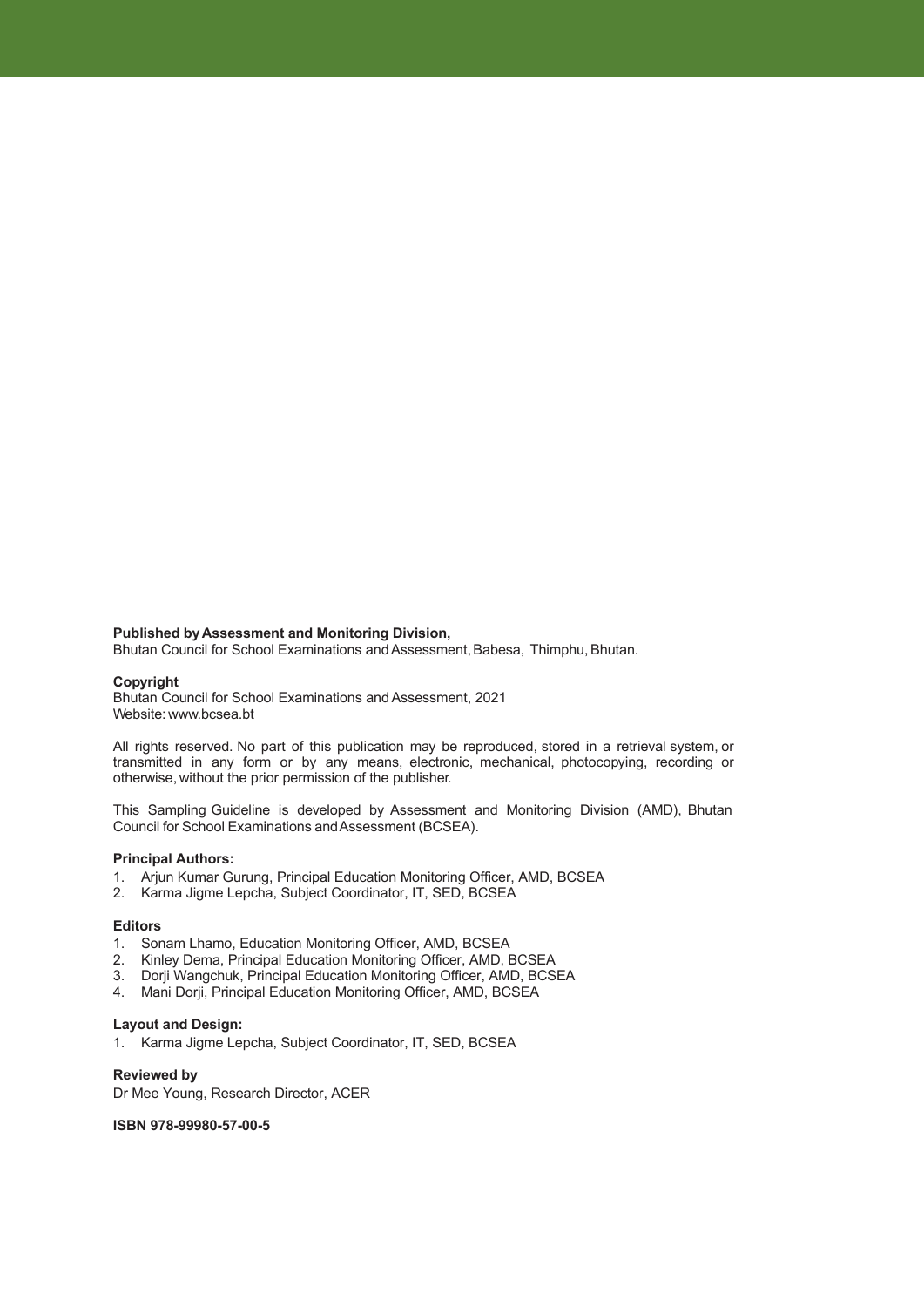# **Table of Content**

| 1.  |  |
|-----|--|
| 2.  |  |
| 3.  |  |
| 4.  |  |
|     |  |
|     |  |
|     |  |
| 5.  |  |
| 6.  |  |
| 7.  |  |
| 8.  |  |
| 9.  |  |
|     |  |
|     |  |
|     |  |
|     |  |
|     |  |
|     |  |
| 10  |  |
| 11. |  |
| 12. |  |
| 13. |  |
| 14. |  |
| 15. |  |
|     |  |
|     |  |
| 16. |  |
| 17. |  |
| 18. |  |
| 19. |  |
| 20. |  |
| 21. |  |
|     |  |
|     |  |
|     |  |
|     |  |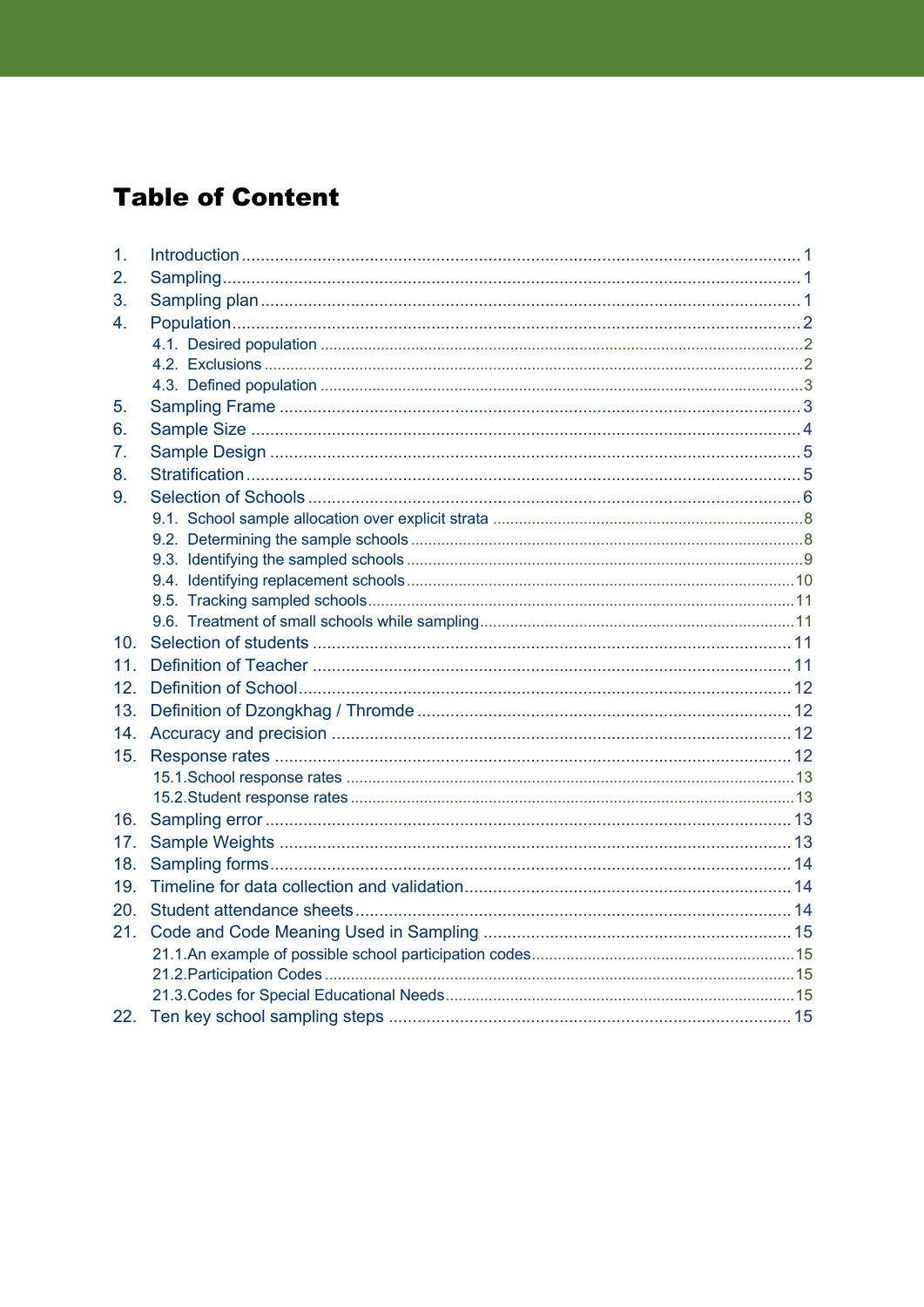## **1. Introduction**

The National Education Assessment (NEA) is a sample-based assessment for students in grades III, VI and IX across Bhutan. The NEA sampling guidelines is a document that provides instructions for systemic conduct of NEA sampling procedures. Apart from defining the terms like sampling, desired and defined population, exclusion, sampling frame, sample design, stratification, etc., the guideline also spells out a systemic sampling process for developing a scientifically appropriate sample size. This is to ensure the level of precision and accuracy required during the conduct of NEA at different grade levels across the country is achieved.

## **2. Sampling**

Sampling is the process of selecting a small group called the sample from a larger defined target group called the targeted or desired population such that the information gathered from the small group will allow judgments to be made about the larger group. The purpose of sampling is to determine a target population's characteristics by directly observing only a small group or sample of the target population.

A sample that, through the use of scientific sampling methods, helps to guarantee appropriate levels of statistical precision and validity in the interpretation of assessment results.

Sampling has the following benefits:

- reduced costs,
- reduced training and labour,
- speed of data collection and analysis,
- increased resourcing for field supervision
- effective monitoring leading to more precise results; and
- enables the calculation of the magnitude of errors.

### **3. Sampling plan**

A sampling plan provides an outline based on which sampling unit, sample size and sampling procedures are decided. For the effective development of NEA sampling plan, the following components are considered essential:

- definition of the student population to be surveyed
- development of a list of schools (sampling frame) in which eligible students are enrolled
- selection of the sample schools from the list
- development of a list of eligible students within each sampled school
- selection of the sample students from within each sampled school
- documentation of the sampling process and the calculation of indicators of the effectiveness of the sampling and survey operations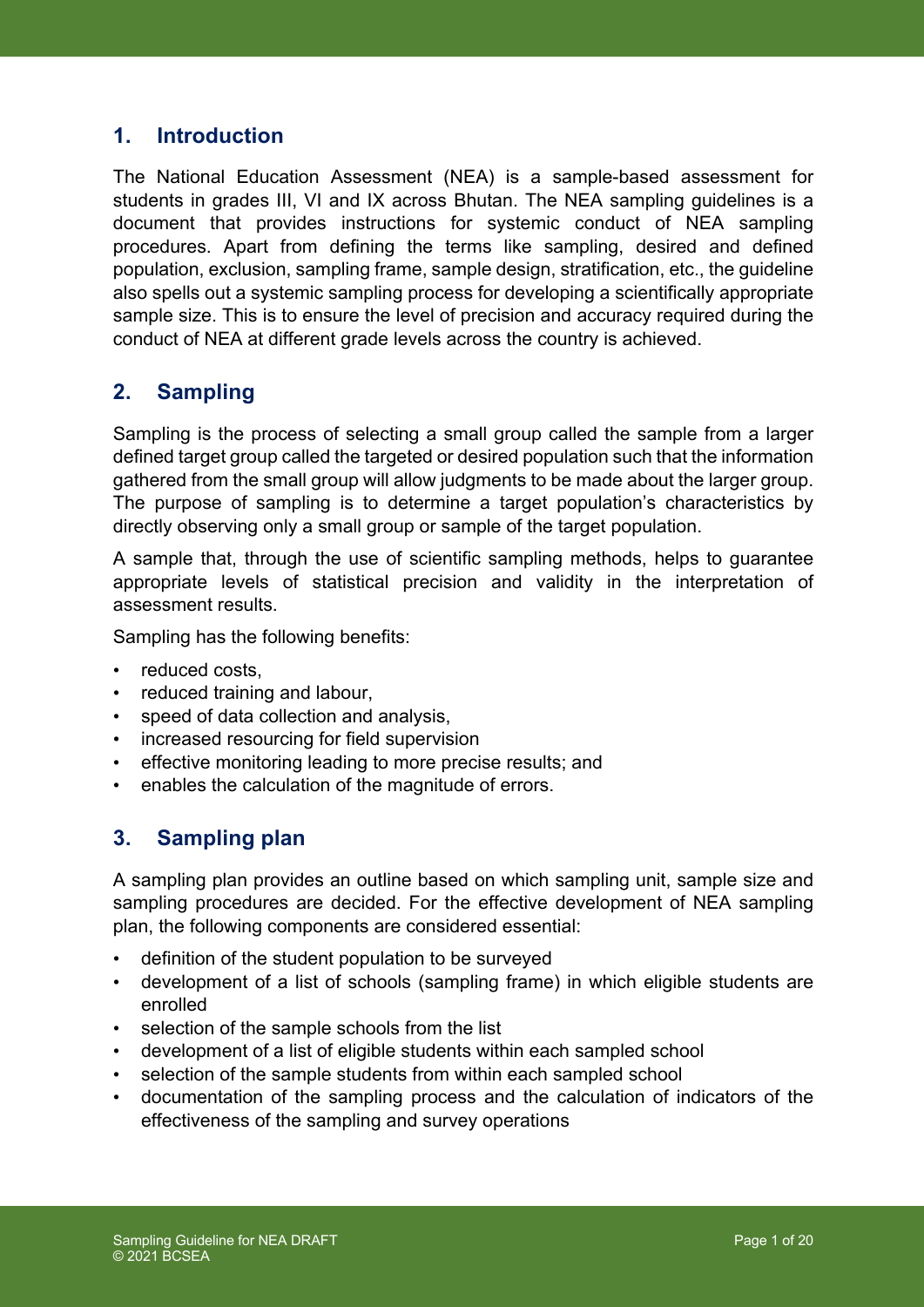### **4. Population**

The definition of the population should provide clear guidance on the elements that are to be included or excluded in the study. For the conduct of NEA, it is important to have a precise description of the population of elements (persons, organisations, objects, etc.) which forms the focus of the study.

In Bhutan, the population for this assessment covers all students enrolled at grades III, VI and IX across the country. Therefore, schools are the Primary Sampling Units (PSUs) for selecting the students for this assessment.

### **4.1. Desired population**

The desired population for this assessment includes all grades III, VI and IX students enrolled in the schools during the NEA cycle (2021, 2024, 2027, etc.). Students from both public and private schools are considered as the desired population. However, some schools and students would be excluded due to some reasons stated below in section 4.2, and thus the defined (actual) population of schools and the students considered for the assessment would be a little lower than the targeted or desired population. Educational Management Information System (EMIS) from the Ministry of Education will be the primary data source for arriving at the definition of the desired population in the NEA.

#### **4.2. Exclusions**

Exclusions take place either at the school level (exclusion of entire schools) or withinschool level (exclusion of individual students). Exclusion at the school level is due to a small number of students, inaccessibility and a different curriculum from mainstream education.

Exclusion within-school level is due to the severity of functional and intellectual disabilities as stated below:

- Intellectually disabled students are students who have a mental or emotional disability and who, in the professional opinion of respective teachers, are cognitively delayed such that they cannot be validly assessed in the NEA testing setting. This category includes students who are emotionally or mentally unable to follow even the general instructions of the test even after providing the accommodations and adaptations.
- Functionally disabled students are students who are permanently physically disabled in such a way that they cannot be validly assessed in the NEA testing setting. However, functionally disabled students who could provide responses after providing accommodations and adaptations should be included in the testing.
- Students under individualised educational plans (IEPs) who receives instruction solely designed for special needs students.
- Schools whose Measure of Size (MOS) is less than eight will be excluded due to logistic reasons.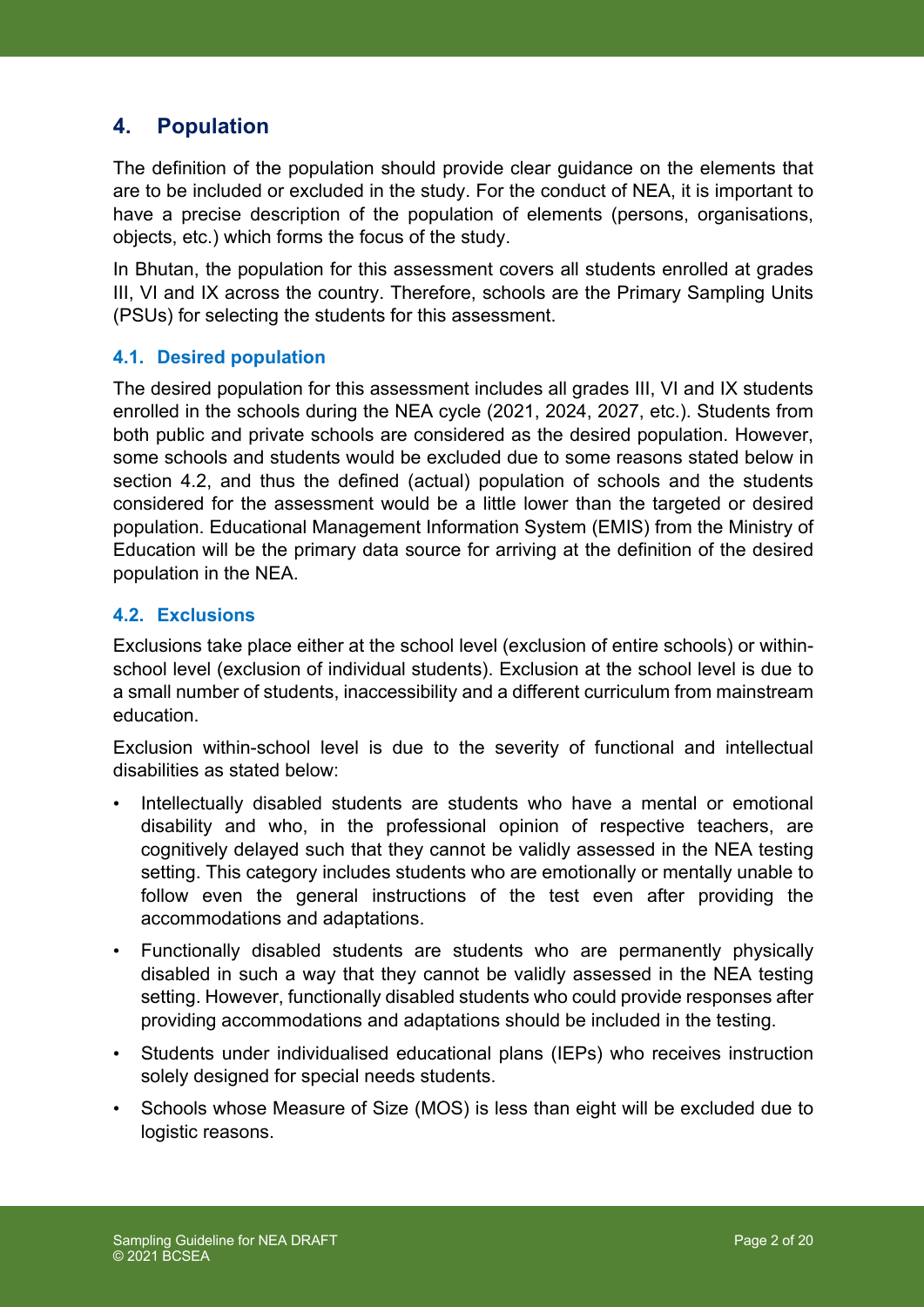• However, students cannot be excluded solely because of their poor academic performance or normal disciplinary problems. The exclusion rate is kept to a minimum so that national samples accurately represent the national target population and minimise the sampling bias. The following are three standards related to exclusion for the NEA sampling:

### **Standard 1**

• The overall number of excluded students must not account for more than 5% of the NEA national desired population in the country. The overall number includes both school-level and within-school exclusions.

#### **Standard 2**

- School-level exclusions due to inaccessibility and other reasons should not be more than 0.5 % of the NEA national desired population.
- School-level exclusions due to SEN schools should not be more than 2% of the NEA national desired population.

#### **Standard 3**

• Within-school exclusions (Student-Level Exclusions) should not be more than 2.5% of NEA national desired population.

### **4.3. Defined population**

The difference between the desired and defined population is natural due to some constraints associated with the desired population to participate in the assessment process. Some of the major causes for the variation in the defined population from the desired population are due to the following reasons:

- intellectually and functionally disabled students in the target grade;
- less measure of size in target grades; and
- inaccessibility to the school due to remote geographical location.

The defined target population provides an operational definition that will guide the construction of a list of population elements, or sampling frame, from which the actual sample are drawn. The elements excluded from the desired target population to form the defined target population are referred to as the excluded population.

### **5. Sampling Frame**

A sampling frame is a list of all members of the defined target population. Ideally, a complete list of schools in the population with enrolment data for each school and other variables is taken into consideration. The selection of the actual sample from a defined target population requires the construction of well-defined sampling frames. A well-constructed sampling frame allows the researcher to 'take hold' of the defined target or desired population.

Generally, the sampling frame is more structured than what is usually expected to be a simple list of elements. It includes listed schools according to a number of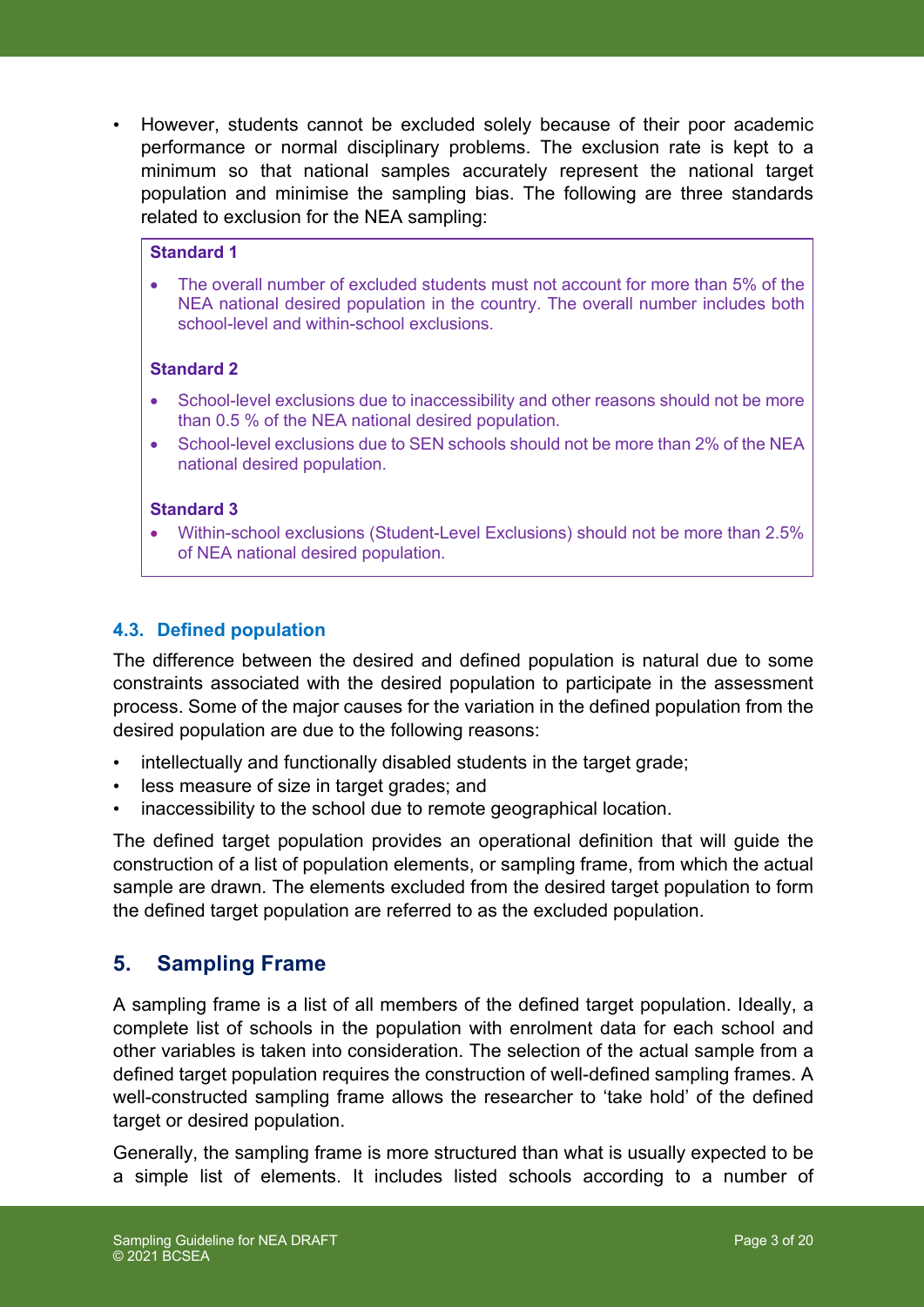stratification variables: size (number of students), program (for example, comprehensive or selective), region (for example, urban or rural), and sex composition (single-sex or coeducational). The NEA shall use a single data source across all the sampling units when constructing the sample frame for consistency.

The following components should be considered while developing a sampling frame:

- The frame should be as up-to-date as possible as out-of-date information risks under-coverage of the target population and reduces survey estimates' precision.
- The frame should not have duplicate entries or entries of elements that are outside the target population.
- The sampling frame should be developed with reference to the complete sampling plan.
- The sampling frame construction must be done with care as it directly affects the survey results.
- The frame should contain all elements in the defined target or desired population.
- The sampling frame must include stratification variables, replacement schools and non-response adjustments at school and students' levels.
- All stratification variables should be included for each element.
- Elements must belong to only one category in each stratification variable.
- If Probability Proportional to Size (PPS) selection method is used in the first stage of sampling, the frame should include MOS variable.
- The preferred school MOS should be the number of students currently enrolled in the target class.
- If an equal probability selection method is used in the first stage of sampling, then a measure of size is still helpful, although not essential in the frame.

## **6. Sample Size**

The sample size for a survey is determined based on the cost and the logistics of data collection, the need to have a sufficient level of precision and confidence level, and the analytical goals of the survey. As a rule of thumb, a precision level of ±5% around any statistic is a suitable one and to achieve this, Simple Random Sampling (SRS) of 400 elements is sufficient.

However, in educational assessments such as NEA, SRS is impractical. Therefore, a clustered sample is usually used. Conversely, the use of clustering decreases the efficiency of the sample. To achieve the same precision level as that of the SRS, the sample size must be increased by the value of the design effect. This clustering effect is known as the Design Effect (**deff**).

The effective sample size for a given two-stage cluster sample is equal to the size of the simple random sample, which has a level of sampling accuracy, as measured by the variance of the sample mean, which is equal to the sampling accuracy of the given two-stage cluster sample.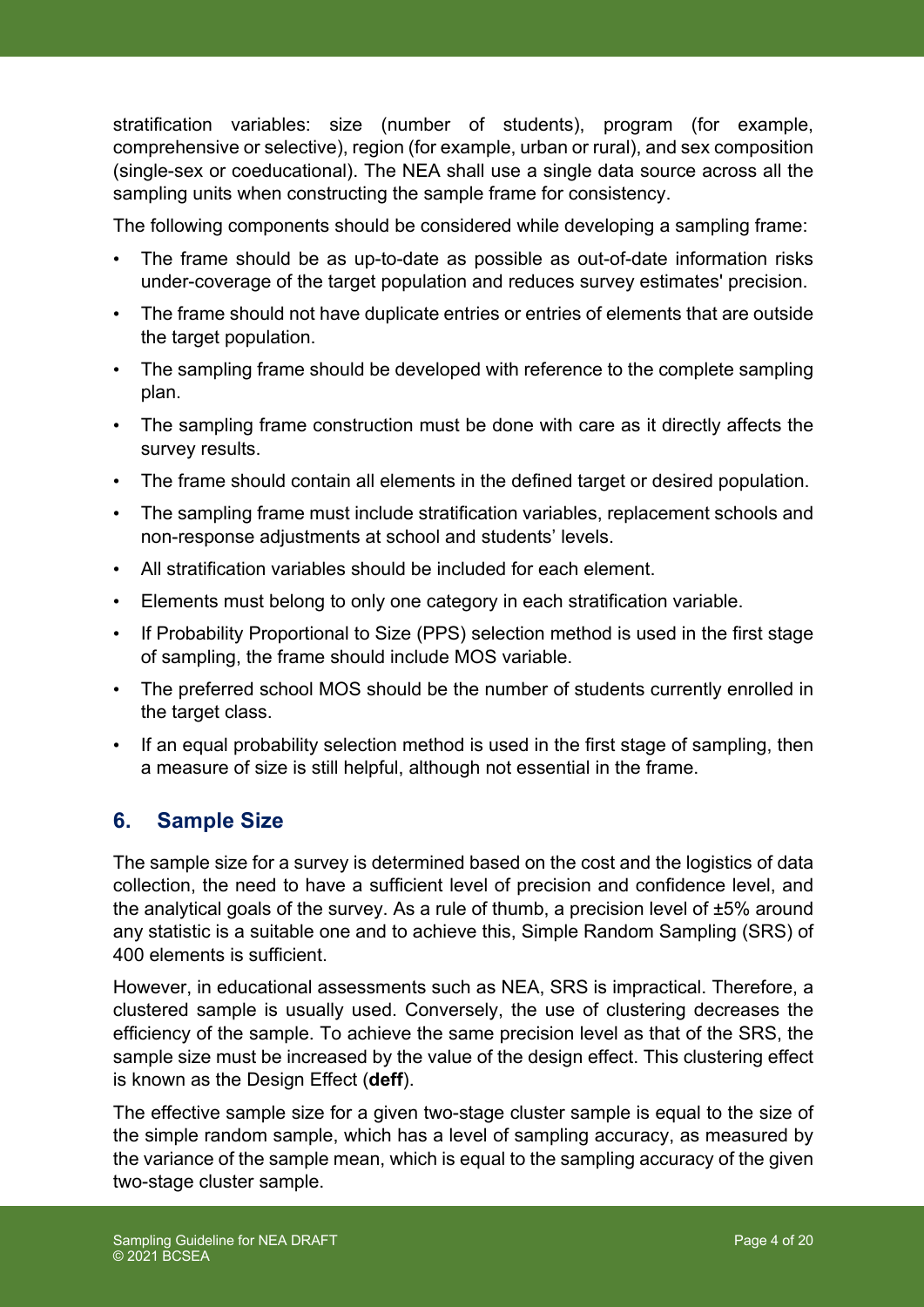For a two-stage cluster sample, the following two equations related the actual sample size (**nc**), the effective sample size (**n\***), and the **deff**.

$$
n_c = n^* \times \text{def} f
$$

$$
n_c = n^* \times (1 + (b - 1)Rho)
$$

Thus, the sample size for the clustered design is calculated by using the following equation.

$$
n_c = n^* \times (1 + (b - 1)Rho)
$$
  

$$
n_c = 400 \times (1 + (b - 1)Rho)
$$

Where **n\*** is an effective sample size which is more than or equal to 400 in order to achieve 95% confidence limits of ±5%. Similarly, **b** is the size of the clusters (the number of students in the school), and **Rho** is the coefficient of intra-class correlation. It provides a measure of homogeneity within clusters. It is taken from the previous study undertaken.

Since **Rho** value in grade III for Bhutan is not available, the sample size for NEA in the first cycle will be PISA minimum sample size of 4500 and a minimum sample of 150 schools. The target cluster size selected per school is 32 students to ensure adequate accuracy in estimating variance components within and between schools. In case the PSU has less than 32 students, all the students will be sampled.

However, in the actual sample size, the sample size and the number of schools will increase due to the inclusion of schools from the explicit stratum.

## **7. Sample Design**

A systematic two-stage cluster sample design will be used in the NEA to determine the sample size. This design is generally employed by selecting schools at the first stage of sampling using the PPS method, followed by selecting either cluster of students within schools or clusters of students within classes at the second stage using SRS method.

The PSU schools (clusters) will be selected within the Dzongkhag/Thromde (region) using the PPS method, and the students from each sampled schools will be chosen using the SRS method.

## **8. Stratification**

Stratification consists of classifying schools into similar groups according to selected variables referred to as stratification variables. Two types of stratifications are used in the NEA sampling design, explicit and implicit stratification. Explicit stratification consists of grouping schools into strata that will be treated independently from one another, as if they are separate school sampling frames, while implicit stratification consists essentially of sorting the schools uniquely within each explicit stratum by a set of designated implicit stratification variables. The decision to include stratification variables must be recorded in the Sampling form 3 Stratification as annexed in this document.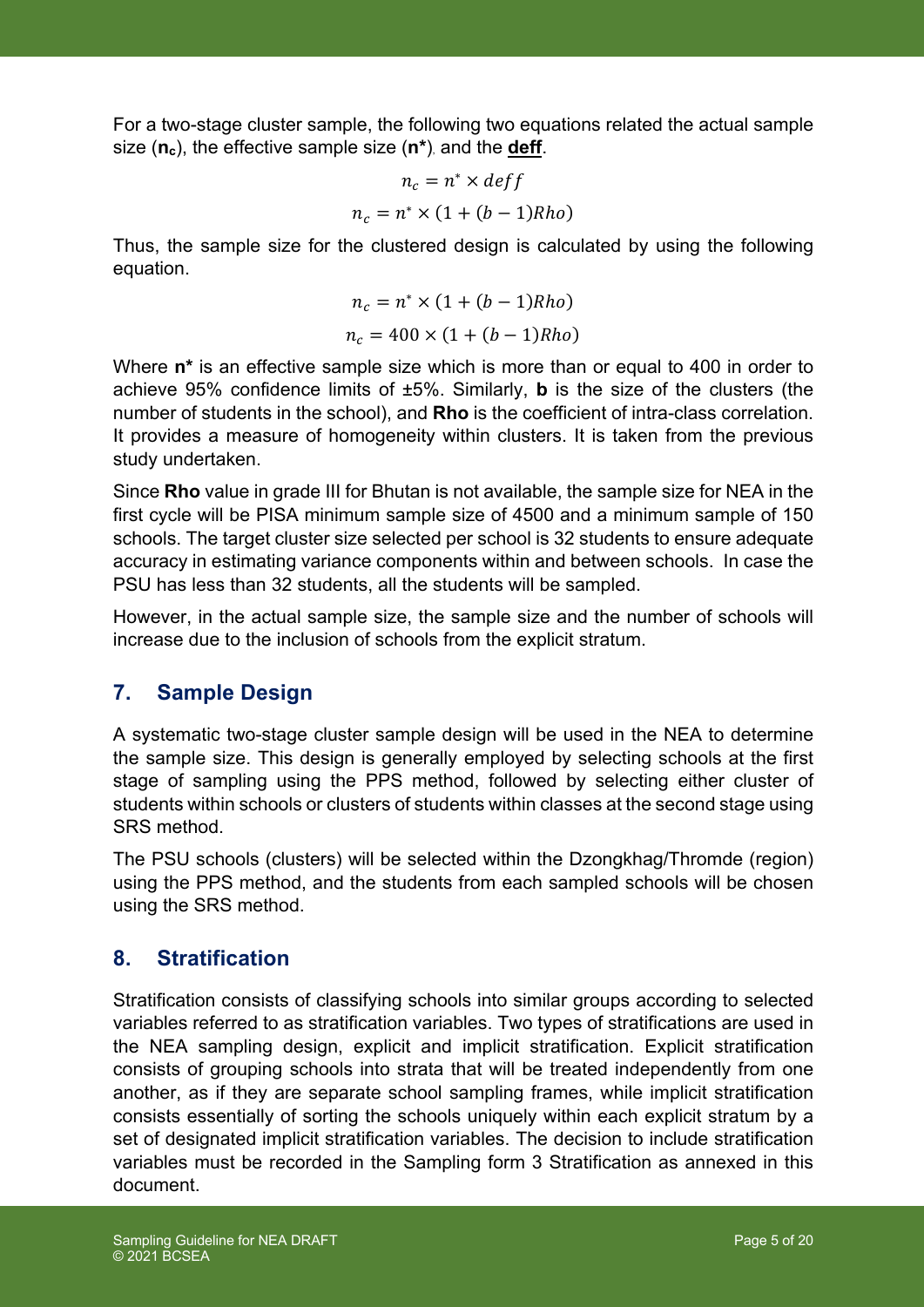Stratification in NEA is used to:

- improve the efficiency of the sample design, thereby making the survey estimates more reliable;
- apply different sample designs, such as disproportionate sample allocations, to specific groups of schools, such as those in Dzongkhag/Thromde (region);
- ensure all parts of a population are included in the sample; and
- ensure adequate representation of specific groups of the target population in the sample.

The table 1 and 2 below illustrates the stratification variables used in NEA grade III.

| <b>Explicit stratification variables</b>                                                                    | <b>Levels of each implicit</b><br>variable and its number |
|-------------------------------------------------------------------------------------------------------------|-----------------------------------------------------------|
| Private schools<br>students from 14 private schools                                                         |                                                           |
| Special institutes<br>students from 2 special institutes                                                    |                                                           |
| Small region<br>students from small regions 13 schools (Haa, Gasa,<br>Gelephu and Samdrup Jongkhar thromde) |                                                           |
| Regular region<br>students selected from 150 sample schools from the<br>regular regions                     |                                                           |
| <b>Total number of strata</b>                                                                               |                                                           |

*Table 1: Explicit variables used in the NEA at grade III.*

### *Table 2: Implicit stratification variables used in the NEA at grade III.*

| Implicit stratification variables                                                                                                                                                                                                                                     | Levels of each<br>implicit variable and<br>its number |
|-----------------------------------------------------------------------------------------------------------------------------------------------------------------------------------------------------------------------------------------------------------------------|-------------------------------------------------------|
| Regular region:<br>Bumthang, Chhukha, Dagana, Lhuentse, Mongar, Paro,<br>Pemagatshel, Phuntsholing Thromde, Punakha, Samdrup<br>Jongkhar, Samtse, Sarpang, Thimphu, Thimphu Thromde,<br>Trashigang, Trashiyangtse, Trongsa, Tsirang,<br>Wangduephodrang and Zhemgang. | 20                                                    |
| Location (Rural and Urban)                                                                                                                                                                                                                                            | 2                                                     |
| <b>Total number of strata</b>                                                                                                                                                                                                                                         | $20*2 = 40$                                           |

## **9. Selection of Schools**

The selection of desired number of schools from the defined population is carried out using the PPS method. PPS sampling is a method of sampling in which MOS is available for each population unit before sampling, where the probability of selecting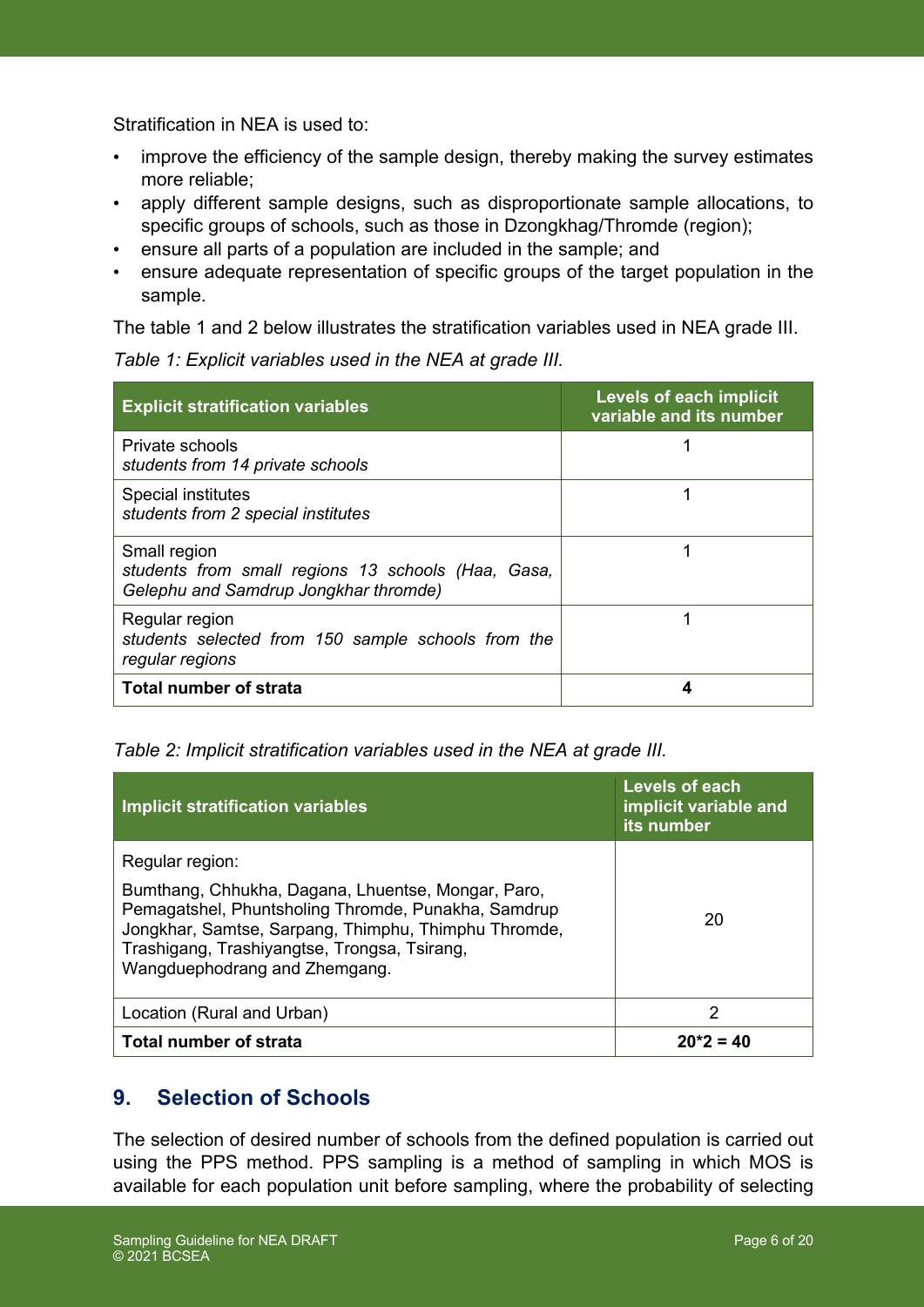a unit is proportional to its size and an equal number of elements is sampled within each unit. Here population unit is referred to as PSU. If one PSU has twice as large a population as another, it is given twice the chance of being selected.

Before the selection of schools, some schools will be excluded due to less MOS (MOS  $\leq$  8<sup>1</sup>, for the NEA), then the remaining schools will be ordered in the sampling frame using explicit strata followed by implicit strata variable.

For example, in the case of the Grade III NEA, the sampling has been sorted by the region and then by location in ascending order. Selection of the schools is then carried out at the first phase by certainty. The process entails the selection of schools when the MOS of the particular school divided by sampling interval (**SI**) generates a value more than or equal to 1. In other words, all the PSUs that have MOS more than or equal to 1 is guaranteed to be in the sample and are called certainty schools. The selection of the certainty schools using the above process takes two-three rounds of iterations.

The remaining PSUs are selected by random number generation, which is used as a selection number. Before the selection of PSUs by a random number, the schools are sorted by MOS alternatively from low to high and then from high to low through all implicit strata within an explicit stratum. An example of the sort order for a  $2 \times 2$  crossclassification structure is shown in table 3 given below.

| <b>Management Type</b> | <b>Region</b>   | <b>Location</b> | <b>School Name</b>   | <b>School Level</b> | <b>MOS</b> |            |
|------------------------|-----------------|-----------------|----------------------|---------------------|------------|------------|
| <b>Public Schools</b>  | <b>Bumthang</b> | Rural           | Khangrab             | <b>PS</b>           | 10         |            |
| <b>Public Schools</b>  | <b>Bumthang</b> | Rural           | Tang CS              | <b>MSS</b>          | 11         |            |
| <b>Public Schools</b>  | Bumthang        | Rural           | Tangsibi             | <b>PS</b>           | 11         |            |
| <b>Public Schools</b>  | <b>Bumthang</b> | Rural           | Kharsat              | <b>PS</b>           | 12         |            |
| <b>Public Schools</b>  | <b>Bumthang</b> | Rural           | <b>Chhoekhor Toe</b> | <b>PS</b>           | 12         | Ascending  |
| <b>Public Schools</b>  | Bumthang        | Rural           | Gytesa               | <b>PS</b>           | 17         |            |
| <b>Public Schools</b>  | <b>Bumthang</b> | Rural           | Dur                  | <b>PS</b>           | 20         |            |
| <b>Public Schools</b>  | Bumthang        | Rural           | Ura CS               | <b>MSS</b>          | 25         |            |
| <b>Public Schools</b>  | <b>Bumthang</b> | Rural           | Zangtherpo           | <b>PS</b>           | 25         |            |
| <b>Public Schools</b>  | Bumthang        | Urban           | Gangrithang          | <b>PS</b>           | 54         | Descending |
| <b>Public Schools</b>  | <b>Bumthang</b> | Urban           | Chhumey CS           | <b>MSS</b>          | 14         |            |
| <b>Public Schools</b>  | Chhukha         | Rural           | Meretsemo            | <b>PS</b>           | 8          |            |
| <b>Public Schools</b>  | Chhukha         | Rural           | Pakchina             | <b>ECR</b>          | 9          |            |
| <b>Public Schools</b>  | <b>Bumthang</b> | Rural           | Khangrab             | <b>PS</b>           | 10         |            |
| <b>Public Schools</b>  | Bumthang        | Rural           | Tang CS              | <b>MSS</b>          | 11         |            |
| <b>Public Schools</b>  | <b>Bumthang</b> | Rural           | Tangsibi             | <b>PS</b>           | 11         |            |

*Table 3: Sorting order of stratum*

<sup>1</sup> Schools that has MOS less than 8 are excluded in the sample due to logistic reason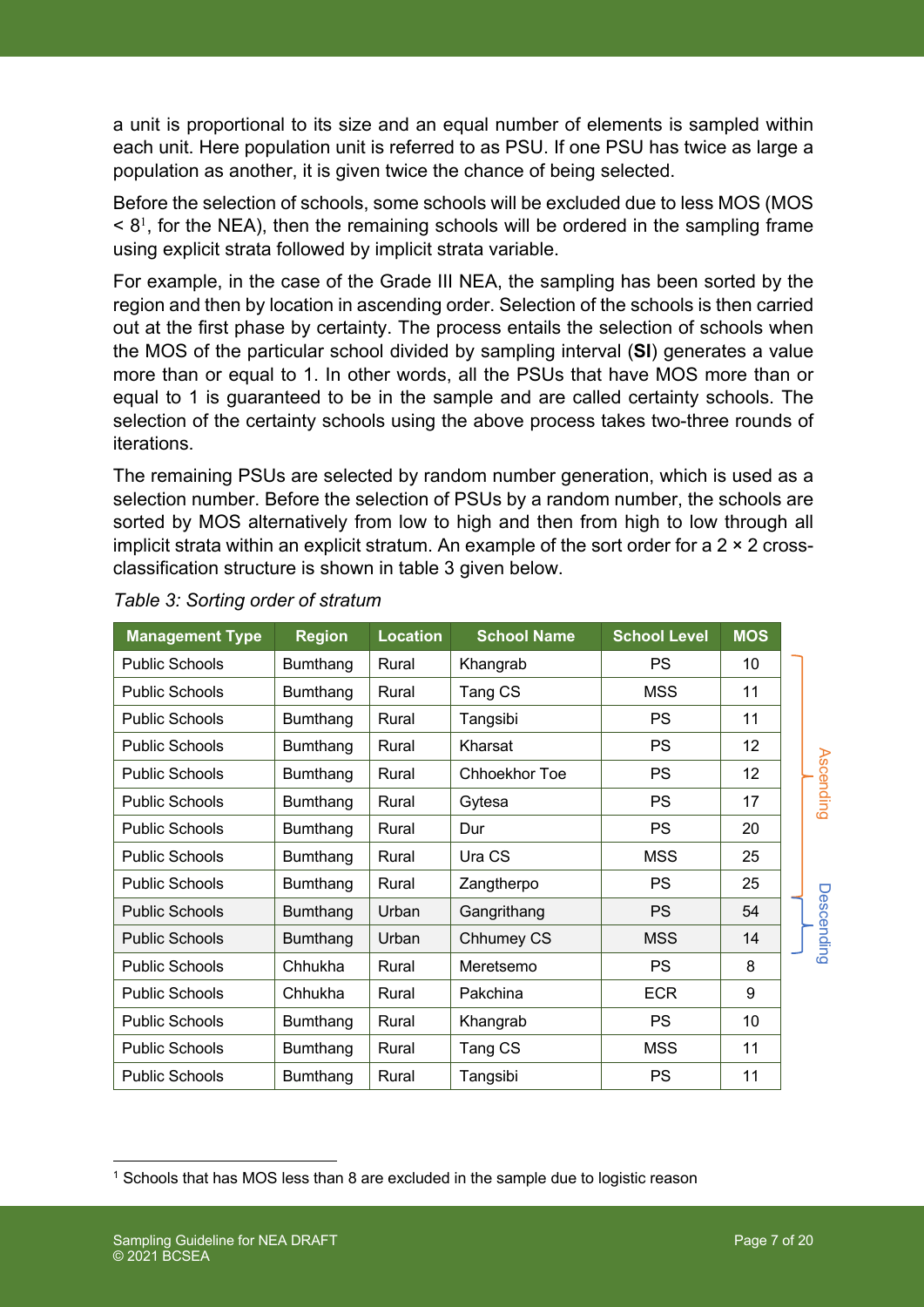The process of selecting the PSUs by random number method with selection number is described in section 9.2 (determining the sample schools below).

### **9.1. School sample allocation over explicit strata**

The total number of schools to be sampled across the country is allocated among the explicit strata so that the expected proportion of students in the sample from each explicit stratum is approximately the same as the population proportions of NEAeligible students in each corresponding explicit stratum.

However, this could lead to under-sampling or oversampling of the population from a particular strata depending on their MOS. This can be addressed by applying appropriate weight to different strata during the time of national reporting.

### **9.2. Determining the sample schools**

The PPS-systematic sampling method used in NEA requires the computation of total MOS (**S**), total sample (**D**), sampling interval (**I**), random number, random start and probability of schools getting selected.

To determine the sample schools, the following steps are critical for calculation:

- recording the total **S** for all schools in the sampling frame for each specified explicit stratum;
- recording the number of schools (Total sample = **D**) to be sampled from the specified explicit stratum, which is the number allocated to the explicit stratum;
- calculating the sampling interval, **I**, as follows:  $I = S / D$ ;
- including all the schools for which the school's size measure exceed **I** (known as certainty schools) in the sample;
- removing certainty schools from the frame, recalculating **S**, **D**, and **I**; and
- re-recording the sampling interval, **I**, to four decimal places.

A random number must be generated for each explicit stratum. The generated random number (**RN**) must be between zero and one and should be recorded to 4 decimal places.

The next step in the PPS selection method in each explicit stratum is to calculate selection numbers - one for each of the **D** schools to be selected in the explicit stratum. Selection numbers are obtained using the following methods:

- Obtaining the first selection number by multiplying the sampling interval, **I**, by the random number, **RN**. This **RN** number is a random number between zero and one. This first selection number is used to identify the first sampled school in the specified explicit stratum.
- Obtaining the second selection number by adding the sampling interval, *I*, to the first selection number. The second selection number is used to identify the second sampled school.
- Continuing to add the sampling interval, **I**, to the previous selection number to obtain the next selection number. This is done until all specified line numbers (1 through **D**) have been assigned a selection number. Thus, the first selection number in an explicit stratum is **(RN x I) + 1**, and the next selection number is **First**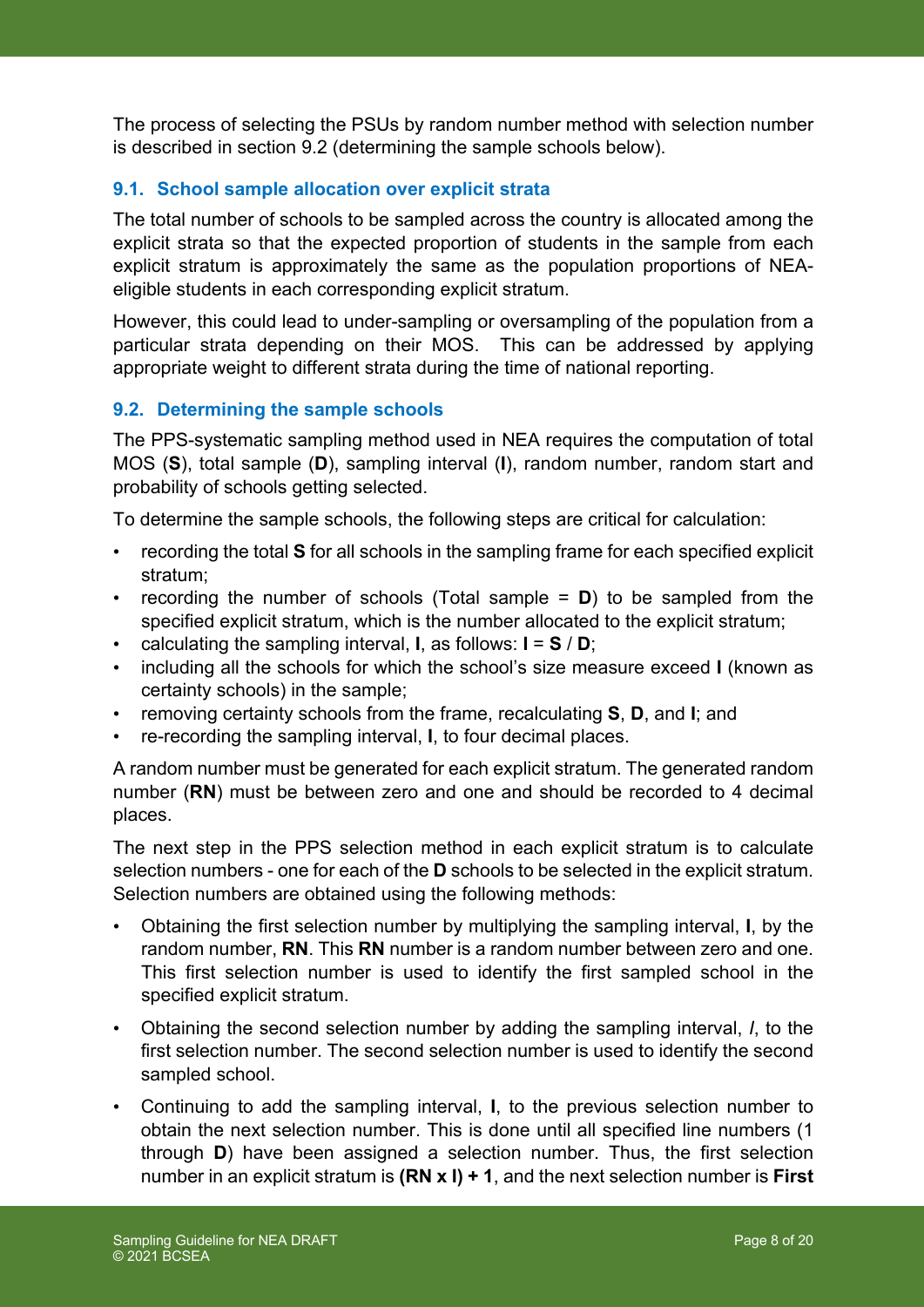**Selection Number + I x (Schools to be sampled - 1)**. Selection numbers are generated independently for each explicit stratum, with a new random number generated for each explicit stratum.

### **9.3. Identifying the sampled schools**

The next task is to compile a cumulative **MOS** in each explicit stratum of the school sampling frame that assisted in determining which schools were to be sampled. Sampled schools are identified as follows:

Let **Z** denote the first selection number for a particular explicit stratum. It is necessary to find the first school in the sampling frame where the cumulative **MOS** equalled or exceeded **Z**. This is the first sampled school.

Box 1 below shows the illustration of PPS sampling:

#### **Box 1 Illustration of probability proportional to size (PPS) sampling**

To illustrate these steps, suppose that there are 13049 students enrolled in grade III in 517 schools in the 2021 then,

- the total population, 13049;
- exclusions due to certain reasons, 564 (school level) + 28 (within school) = 592;
- defined target population, 12457;
- explicit sample population, 1126;
- actual population that under goes PPS, 11331 (12457 1126 = 11331)
- the number of schools, D, to be sampled is 150;
- after removing 42 certainty schools with 4187 students;
- total MoS, 7144;
- number of sample school,  $150 42 = 108$ ;
- the sampling interval, I,  $7144/108 = 66.1481481$ ;
- generate a random number, RN, 0.48950904;
- the first selection number, [0.48950904 (RN) x 66.1481481 (I)] + 1= 33.3801163444154 (random start). This first selection number is used to identify the first sampled school in the specified explicit stratum; and
- the second selection number is  $[33.3801163444154 + 66.1481481 \times (school to be$ sampled - 1)]. The second selection number was used to identify the second sampled school.

Similarly, third selection number can be generated repeating the above steps. The third selection number was used to identify the third sampled school, and so on until the end of the school list is reached. This will result in a school sample size of 108 schools.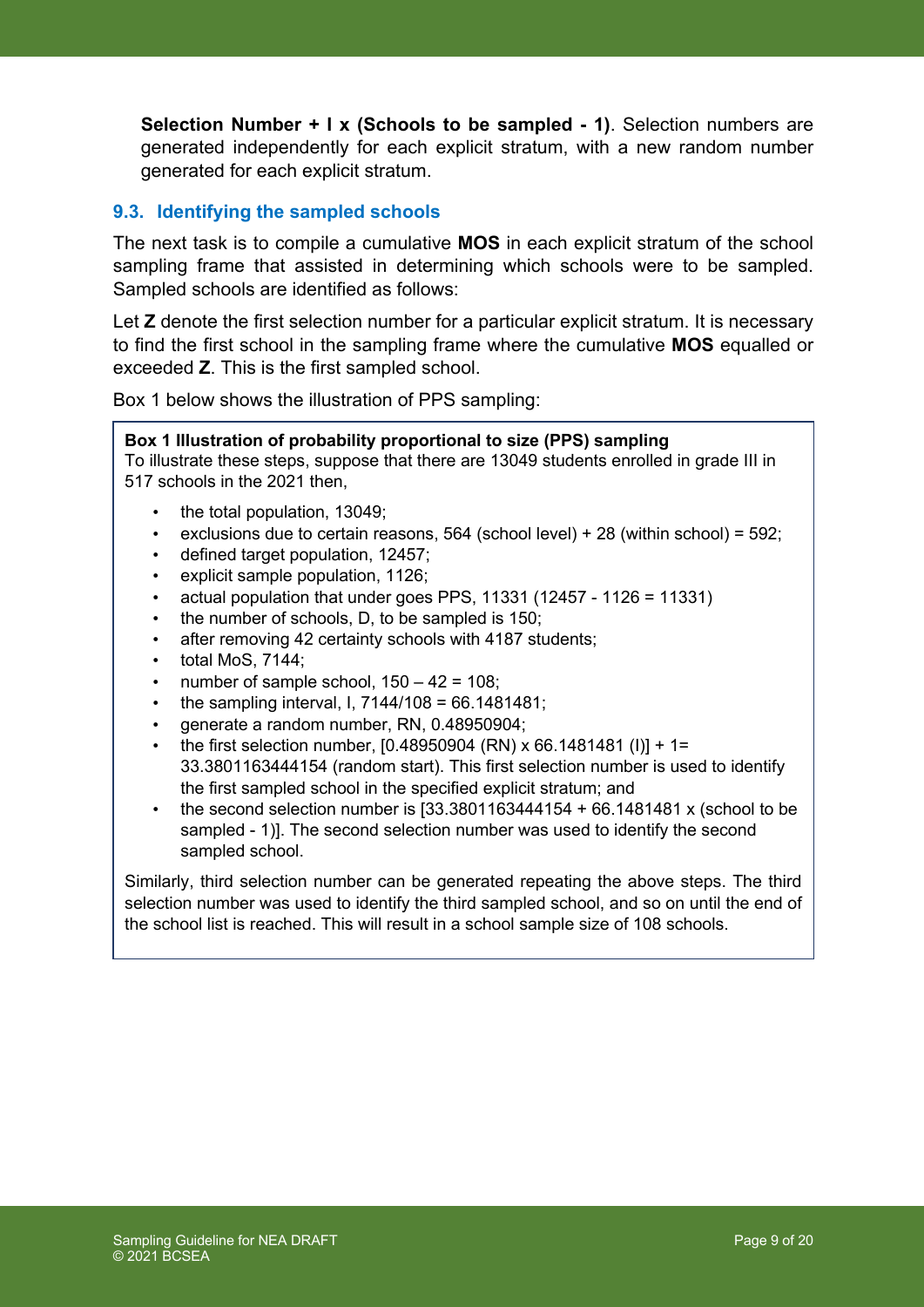The table below also provides these example data. The school that contains the generated selection number within its cumulative enrolment is selected for participation.

| Sampling data              | Values     | Schools to be<br>sampled | <b>Selection</b><br>number | <b>Selection</b><br>number integer |
|----------------------------|------------|--------------------------|----------------------------|------------------------------------|
| <b>Total MoS</b>           | 7144       |                          | 33.38011634                | 33                                 |
| Number of sample (NS)      | 108        | 2                        | 99.52826449                | 99                                 |
| Sampling interval (SI)     | 66.1481481 | 3                        | 165.6764126                | 165                                |
| <b>Certainties Schools</b> | 42         | 4                        | 231.8245608                | 231                                |
| <b>Total Sample</b>        | 150        | 5                        | 297.9727089                | 297                                |
| Random number              | 0.48950904 | 6                        | 364.1208571                | 364                                |
| Random start               | 33.3801163 |                          | 430.2690052                | 430                                |

| <b>School Name</b> | School<br>Level | <b>MOS</b> | Cum<br><b>MOS</b> | $ProbSch =$<br>(MOS of the<br>sch)/SI | Sel.<br># | Replacement<br><b>Schools</b>   |
|--------------------|-----------------|------------|-------------------|---------------------------------------|-----------|---------------------------------|
| Khangrab           | <b>PS</b>       | 10         | 10                | 0.151175812                           |           |                                 |
| Tang CS            | MSS             | 11         | 21                | 0.166293393                           |           |                                 |
| Tangsibi           | <b>PS</b>       | 11         | 32                | 0.166293393                           |           | R <sub>2</sub>                  |
| Kharsat            | <b>PS</b>       | 12         | 44                | 0.181410974                           | 33        |                                 |
| Chhoekhor Toe      | <b>PS</b>       | 12         | 56                | 0.181410974                           |           | R <sub>1</sub>                  |
| Gytesa             | <b>PS</b>       | 17         | 73                | 0.25699888                            |           |                                 |
| Dur                | <b>PS</b>       | 20         | 93                | 0.302351624                           |           | R <sub>2</sub>                  |
| Ura CS             | <b>MSS</b>      | 25         | 118               | 0.37793953                            | 99        |                                 |
| Zangtherpo         | <b>PS</b>       | 25         | 143               | 0.37793953                            |           | R <sub>1</sub> , R <sub>2</sub> |
| Gangrithang        | <b>PS</b>       | 54         | 197               | 0.816349384                           | 165       |                                 |

### **9.4. Identifying replacement schools**

Each sampled school is assigned two replacement schools from the school sampling frame. The schools immediately preceding and following it in the explicit stratum, which is ordered within by the implicit stratification, are designated as their replacement schools. The school immediately following the sampled school is designated as the first replacement and labelled **R1**, while the school immediately preceding the sampled school is designated as the second replacement and labelled **R2**. Exceptions are allowed if a sampled school happens to be the last school listed in an explicit stratum. In this case, the two schools immediately preceding it are designated as replacement schools. However, replacement of schools from other explicit (Dzongkhag / Thromde) stratum should be avoided.

Similarly, the two schools immediately following it are designated as replacement schools for the first school listed in an explicit stratum. In certain situations, there could potentially be problems when trying to identify two replacement schools for each sampled school. This could happen when some very large sampled schools appear close to each other in the sampling frame, or when it is possible to assign only one replacement school, or none, because two consecutive schools in the sampling frame are sampled. In such cases, sample schools are alerted and are asked to confirm their participation in the assessment without replacement.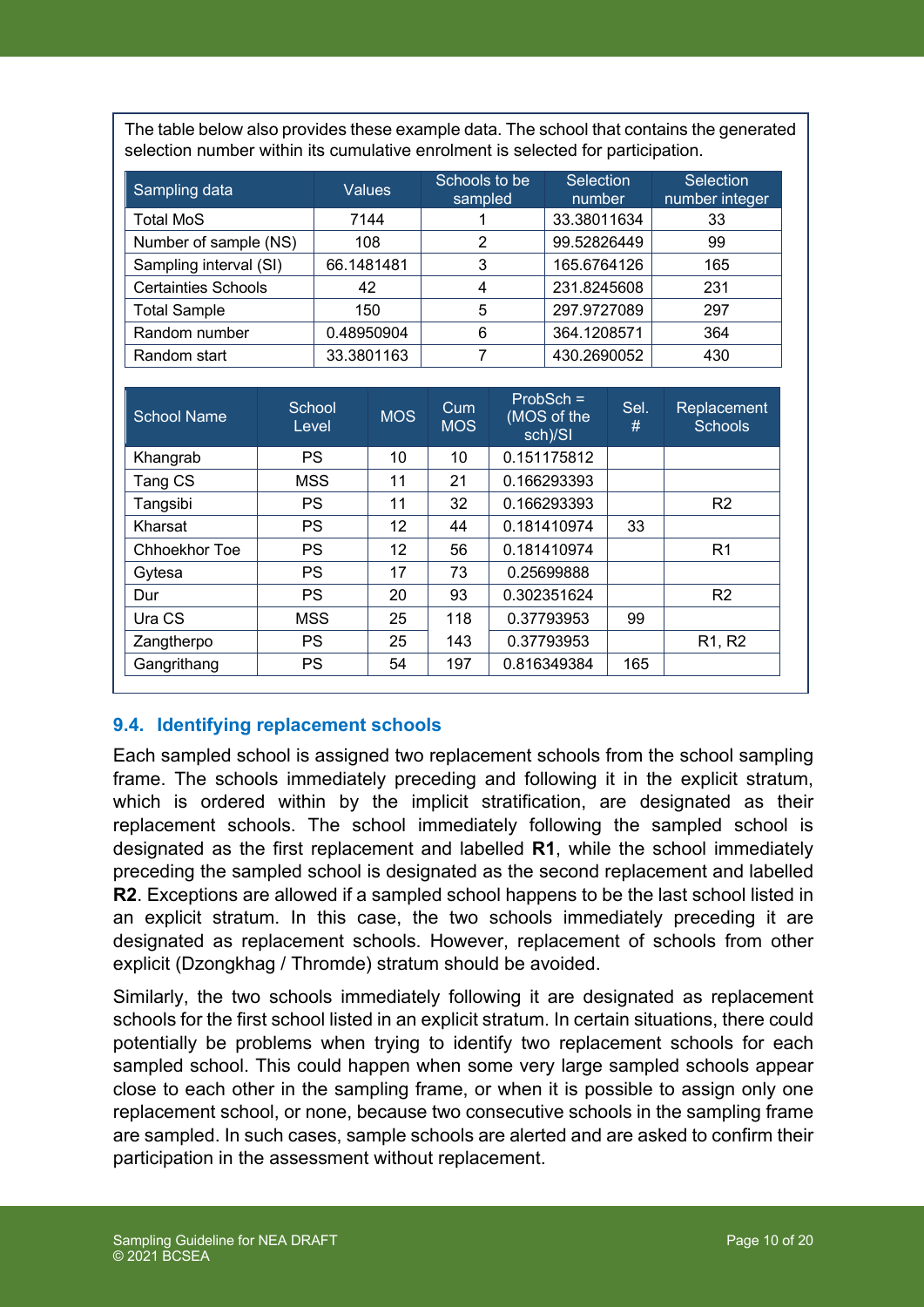### **9.5. Tracking sampled schools**

Once schools have been sampled, a sampled schools list should be created. This list will be used to track the schools' participation status. A brief list outlining the key variables should also accompany the sample schools list.

BCSEA will ensure to make every effort to confirm the participation of as many sampled schools as possible to minimise the potential for non-response biases. Each sampled school that does not participate will be replaced if possible.

#### **9.6. Treatment of small schools while sampling**

Small schools are those schools with very few students enrolled compared to a typical classroom of the target grade. It can cause difficulties in PPS sampling because students sampled from them tend to increase sampling variance apart from causing administrative issues with many testing sessions with few students. Schools with MOS less than one-quarter of the minimum cluster size (32 students) are excluded in NEA sampling.

### **10. Selection of students**

The selection of students from the sample schools are done by using SRS method. It is a probability sampling procedure that gives every element in the target population an equal chance of being selected.

Before selecting students, a new sampling frame must be created that combines the selected schools' list as mentioned in section 9 (selection of schools) with the schools (all private schools, special institutes and all schools from small region) selected by default from the explicit strata.

The process entails direct selection of all the students from the PSUs if their MOS is less than or equal to a cluster size of **32** for target grade III across the country in **2021**. If the MOS is greater than cluster size (32 students), only that cluster size sample gets selected from that school, and the rest will be dropped from the sample. Further, the required number of male and female students from the selected schools need to be proportionately chosen by considering the MOS of that school using the SRS method. It entails custom sorting out the school, gender and random number in the new sampling frame and then selection of equal proportion of male and female students.

### **11. Definition of Teacher**

A teacher is defined as "one whose primary or major activity in the school is student instruction, involving the delivery of lessons to students. Teachers could work with students as a whole class in a classroom, in small groups in a resource room or oneto-one inside or outside regular classrooms."

To cover a wider variety of perspectives and guarantee samples that are large enough, all teachers who CAN or WILL be teaching the modal grade (III, VI and IX) in respective domains in a later year are also considered to belong to the teacher target population. This also applies for teachers who have been teaching the modal grade in the past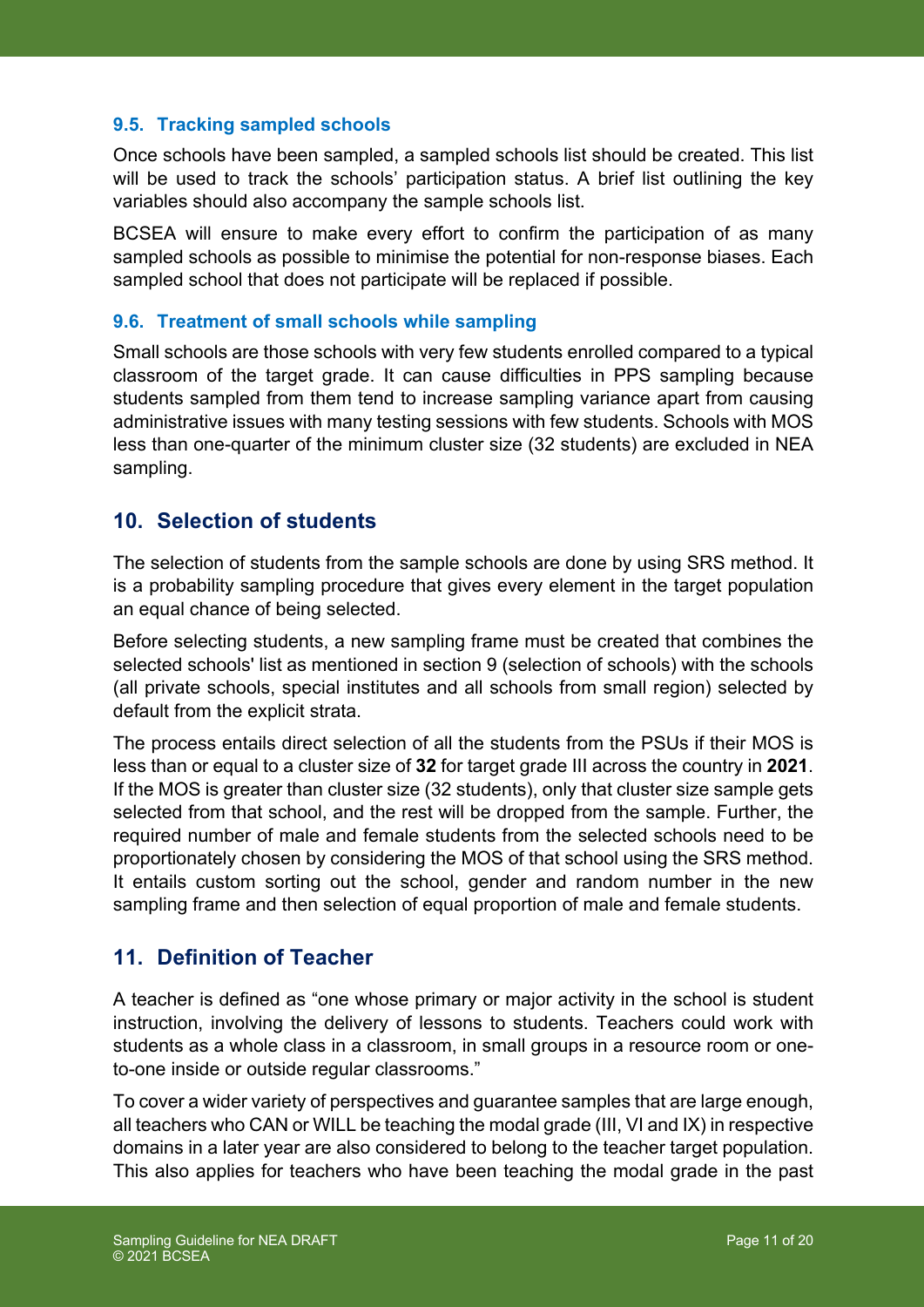who were still in the school. Thus, sampling for teachers includes ALL teachers who are eligible for teaching the modal grade - whether they are doing so currently, had taught before, or will/could do so in the future. At least **three** teachers from each sample school will participate in the teachers' questionnaires survey during the assessment.

### **12. Definition of School**

Although to define a "school" is difficult, NEA generally aims to sample whole schools as the first stage units of selection, rather than programmes or tracks or shifts within schools. The head of the sampled schools (Principals) will participate in the principal's questionnaire survey during the assessment. If the head is not available during the survey, the designated head will participate in the survey.

## **13. Definition of Dzongkhag / Thromde**

Dzongkhag / Thromde is the district administrative region. The Chief Dzongkhag / Thromde Education Officers (CDEO / CTEO) will participate in the Dzongkhag questionnaire survey during the assessment.

## **14. Accuracy and precision**

Accuracy is the degree to which a survey or an estimate based on a survey represents the true value of the attribute that is being measured. A survey is accurate if it is close to the truth with repeated surveys. The estimate from a survey is precise if it obtains similar results with repeated surveys. The goal of the sample is to achieve accurate estimates of the target population performance that are unbiased, with an acceptable level of precision. For NEA in grade III, a minimum of 150 schools will be selected from across the country for the assessment, and within each participating school, a predetermined number of NEA eligible students denoted as target cluster size (usually 32 students), will be randomly selected with equal probability. For those schools with fewer than target cluster size eligible students, all students will be selected. Therefore, a minimum sample size of 4800 (150 x 32) students will sit for paper-based assessment. The target cluster size selected per school is at least 8 students to ensure adequate accuracy in estimating variance components within and between schools.

### **15. Response rates**

Response rates are basic measures used in evaluating the quality of the collected data.

It can be used to gauge the potential for non-response bias. Non-response bias is the error resulting from distinct differences between students who participated in the survey versus those who did not participate. The lower the response rate, the greater the risk of the sample being less representative of the target population. It is calculated by using the following formula: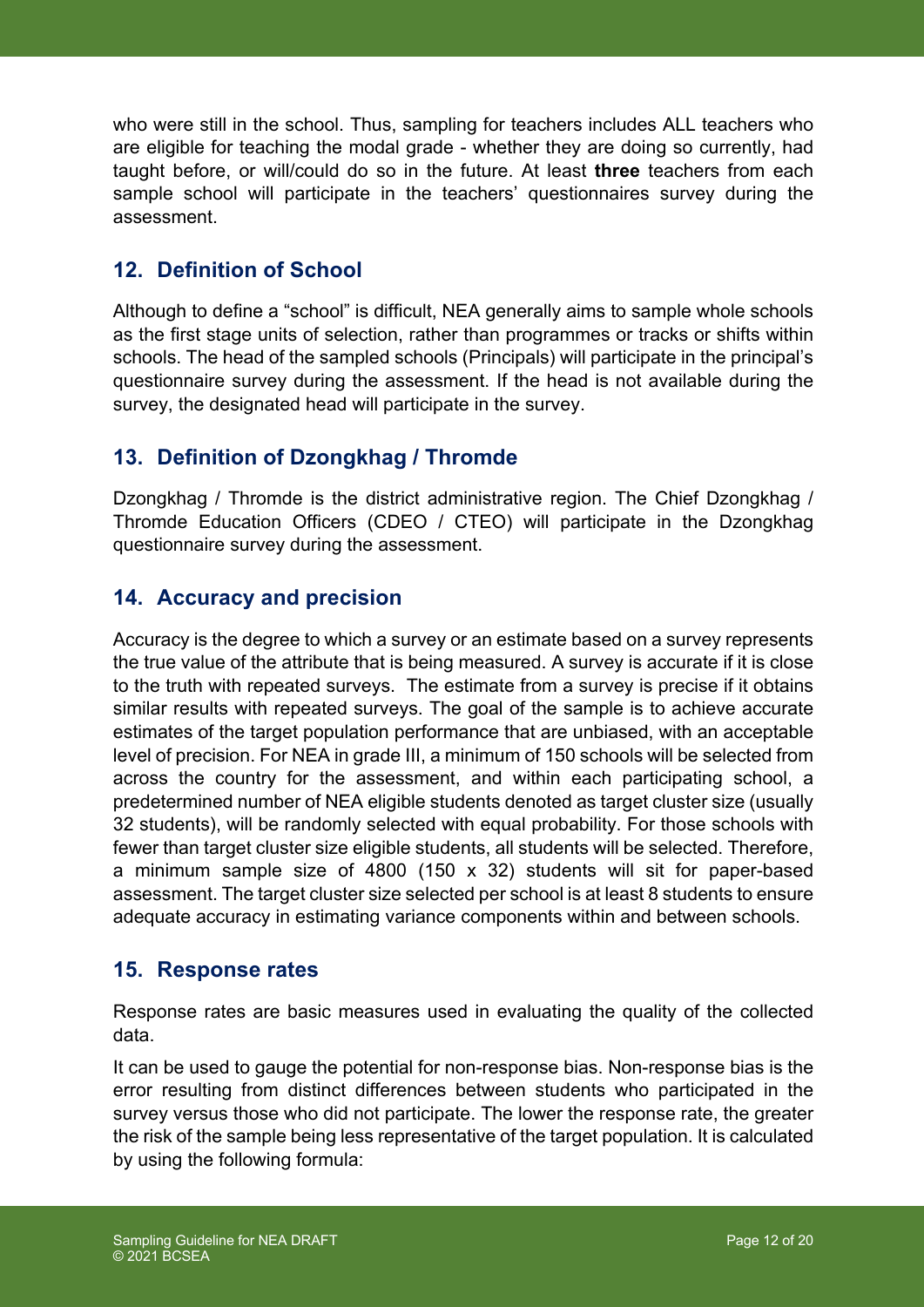*Response rate = (number of sampled elements that participated in survey ÷ number of elements that were sampled) × 100*

*Standards for Response rates*

*Based on the international best practice, the response rate for NEA are:* 

- *1. School response rate should be above 85% of the sample schools.*
- *2. Student response rate should be above 80% of all sampled students across the responding schools.*

#### **15.1.School response rates**

School response rate of a minimum of 85% is required for initially selected schools. If the initial response rate falls between 65% and 85%, an acceptable response rate will still be reached through the use of replacement of schools.

#### **15.2.Student response rates**

An overall response rate of 80% of selected students is required in the participating schools. A student who has participated in the initial or follow-up cognitive sessions is considered a participant. A minimum student response rate of 50% within each school is required for a school to be considered as participating. The overall student response rate is computed using only students from schools with at least a 50% student response rate. Again, weighted student response rates are used for assessing this standard. Each student is weighted by the reciprocal of his or her sample selection probability.

### **16. Sampling error**

Sampling error occurs whenever data from a subset of a population is used to make inferences about that population. It cannot be eliminated because the population contains some elements that are not in the sampled subset. Sampling error can be measured by adopting probability sampling methodologies when the probability of selection can be calculated.

Sampling error in NEA is controlled by:

- drawing a large enough sample size;
- using stratification;
- establishing a replacement school protocol;
- raising school and student response/participation rates; and
- maintaining a standardised method throughout the data collection stage.

### **17. Sample Weights**

Sample weights are used to reduce biases in the sample caused by some imperfections in sampling, including non-coverage and non-response. Sampling weights correct the imperfections in the sample so that biases and differences between the sample and the population could be minimised. Such imperfections are due to the selection of sample with unequal probabilities, non-coverage of the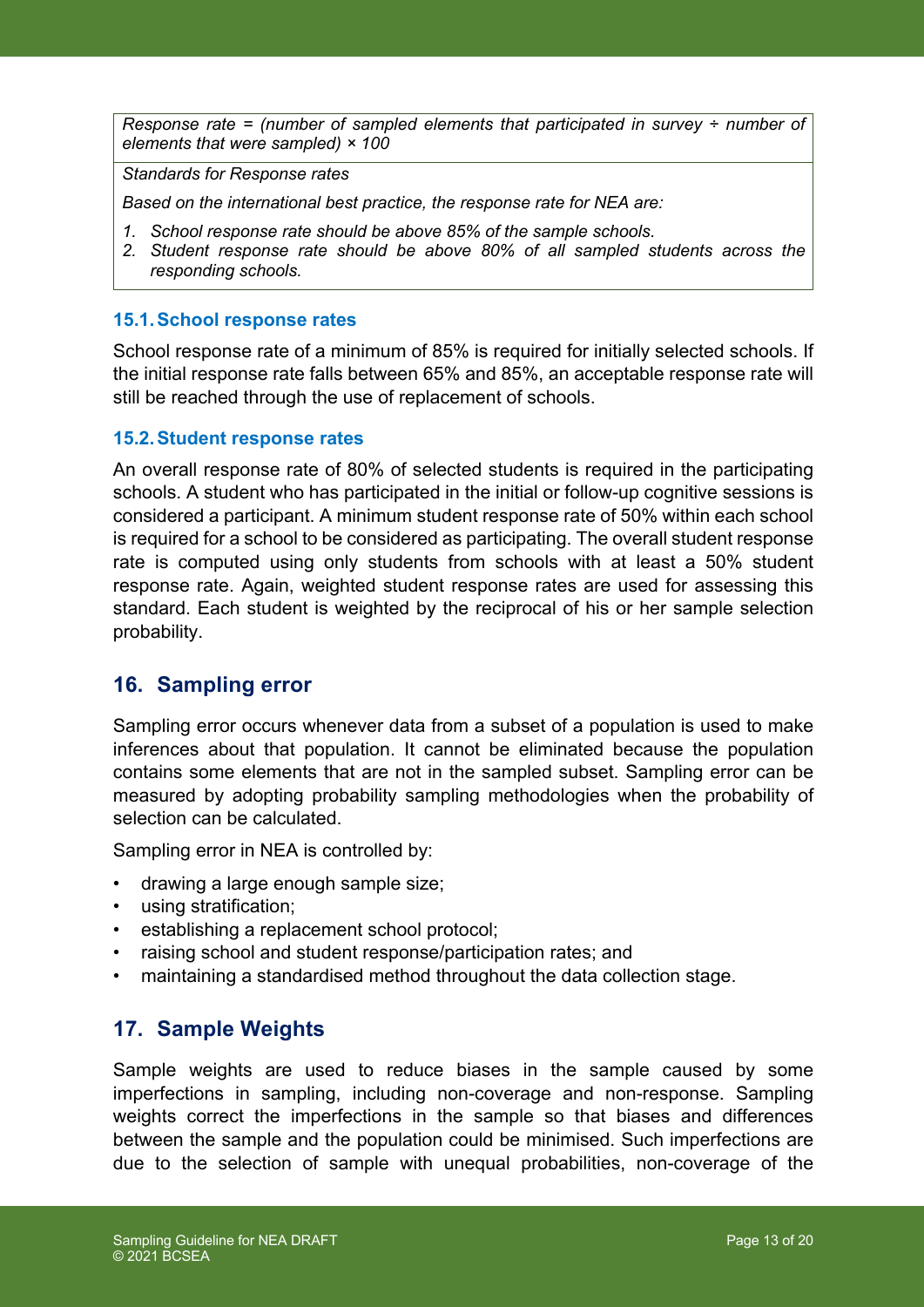population, and non-response. The following are the main objectives of calculating and using sample weights:

- to compensate for unequal probabilities of selection;
- to compensate for non-response;
- to adjust the weighted sample distribution for key variables of interest to conform to a known population distribution; and
- unbiased reporting.

A suitable formula is used to calculate the school level as well as student level base weight.

## **18. Sampling forms**

Sample forms are tools used during the planning phase of sample size and sample design and in deriving definitions that are used in the sampling process. Most importantly, it is used for documenting the important decisions made on the sampling process (*Refer annexe 1*).

The following forms are used in the NEA sampling process:

- Sampling Form 1 Bhutan Desired Target Population
- Sampling Form 2 Bhutan Defined Target Population
- Sampling Form 3 Stratification
- Sampling Form 4 Sampling Frame Description

### **19. Timeline for data collection and validation**

BCSEA should collect the students', teachers', and principals' data from the EMIS, MoE on the specified months and accordingly carry out a sampling exercise to conduct the sample-based assessment in the table shown below:

| SI.# | <b>Activity</b>                                    | Data source  | <b>Date</b>           | <b>Real survey date</b> |
|------|----------------------------------------------------|--------------|-----------------------|-------------------------|
|      | Collection of students,<br>teacher, principal data | EMIS, MoE    | May - June            |                         |
| ◠    | Data validation                                    | EMIS, MoE    | August -<br>September | November<br>December    |
| 3    | <b>Final Sampling</b>                              | <b>BCSEA</b> | September - October   |                         |

*Table 4: Timeline for data collection and validation*

## **20. Student attendance sheets**

After the sampling process is over the attendance sheet /session attendance must be prepared from the sample school list for the key reason stated below:

- They identify the students in the selected sections and are used to assign student codes
- They indicate which students should be given which test booklet
- They keep a record of the participation status of the student in the sample selection and during the test administration.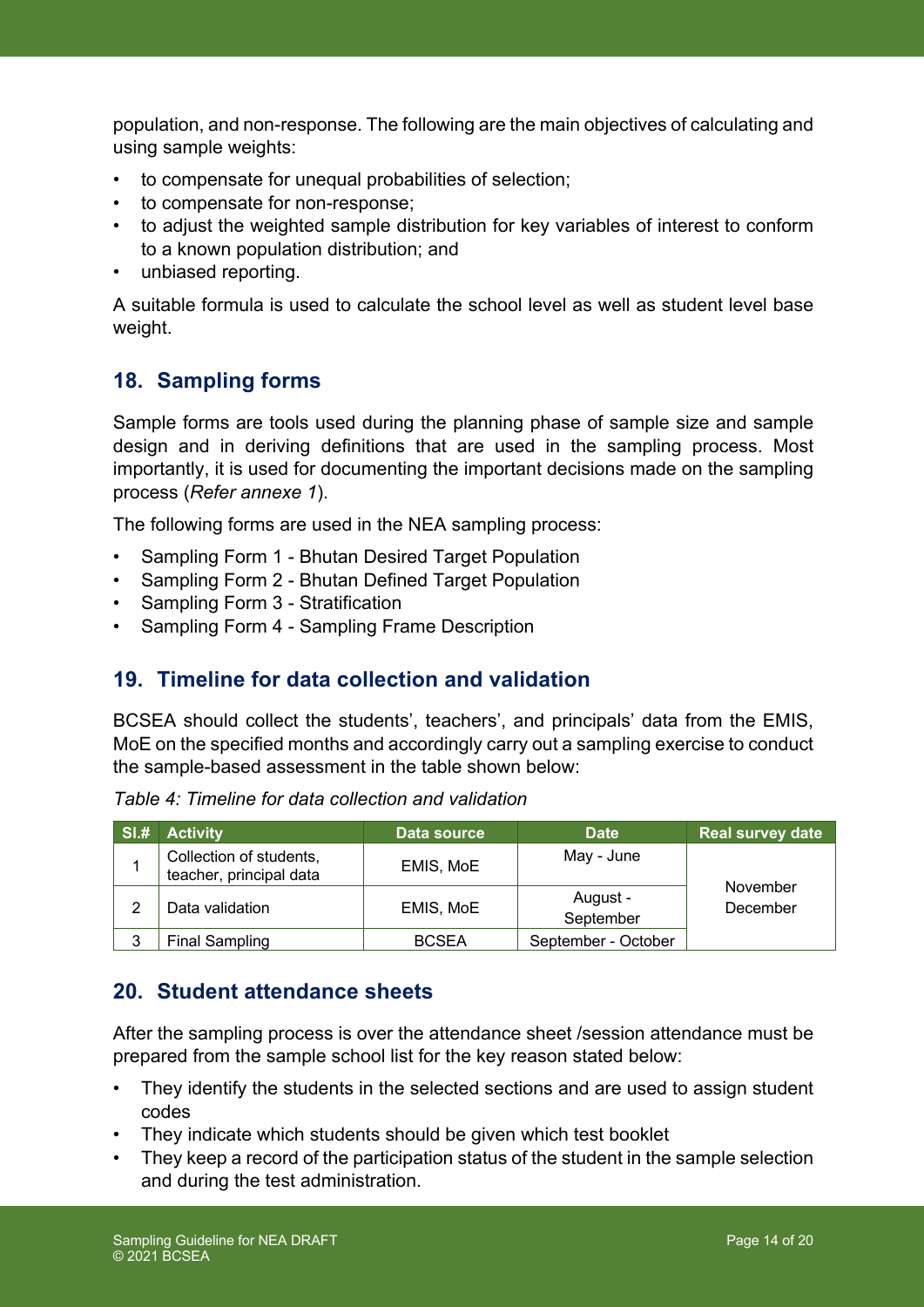There are key variables related to school information such as Dzongkhag name and code, School name and code etc., that must be included in the student attendance sheet.

## **21. Code and Code Meaning Used in Sampling**

### **21.1.An example of possible school participation codes**

| Code           | Meaning                                                                                                             |
|----------------|---------------------------------------------------------------------------------------------------------------------|
| P              | Participant                                                                                                         |
| <b>NP</b>      | Non-participant (e.g., a replacement school that was not required; a school refusal)                                |
| E1             | Ineligible the school was found to contain no eligible students at the relevant class level                         |
| E <sub>2</sub> | Ineligible school closure                                                                                           |
| E <sub>3</sub> | Ineligible for other reasons                                                                                        |
| X <sub>1</sub> | School Exclusion, other categories of exclusion defined in the target population; other 'non-<br>mainstream school' |
| O              | If not sure how to code, use 'O'                                                                                    |

### **21.2.Participation Codes**

| Code           | <b>Meaning</b>                                       |
|----------------|------------------------------------------------------|
| P              | Participant                                          |
| N <sub>1</sub> | Refusal                                              |
| N <sub>2</sub> | No participation for other reasons                   |
| E <sub>1</sub> | No eligible students                                 |
| E <sub>2</sub> | School closure                                       |
| E <sub>3</sub> | School ineligible for other reasons (please specify) |
| ЕX             | School exclusion                                     |

### **21.3.Codes for Special Educational Needs**

| <b>Description</b>                                | Code |
|---------------------------------------------------|------|
| <b>Functional Disability</b>                      |      |
| Cognitive, behavioural, or emotional disability   |      |
| Limited assessment language experience            |      |
| An optional additional category, defined by BCSEA |      |

## **22. Ten key school sampling steps**

In summary, there are ten basic steps used to draw a national sample of schools and students, as stated below.

| Step 1 | Preparing the sampling frame               |
|--------|--------------------------------------------|
| Step 2 | Sorting the sampling frame                 |
| Step 3 | Identifying and removing certainty schools |
| Step 4 | Calculating the sampling interval          |
| Step 5 | Generating a random start                  |
| Step 6 | Calculating the selection numbers          |
| Step 7 | Identifying the sampled schools            |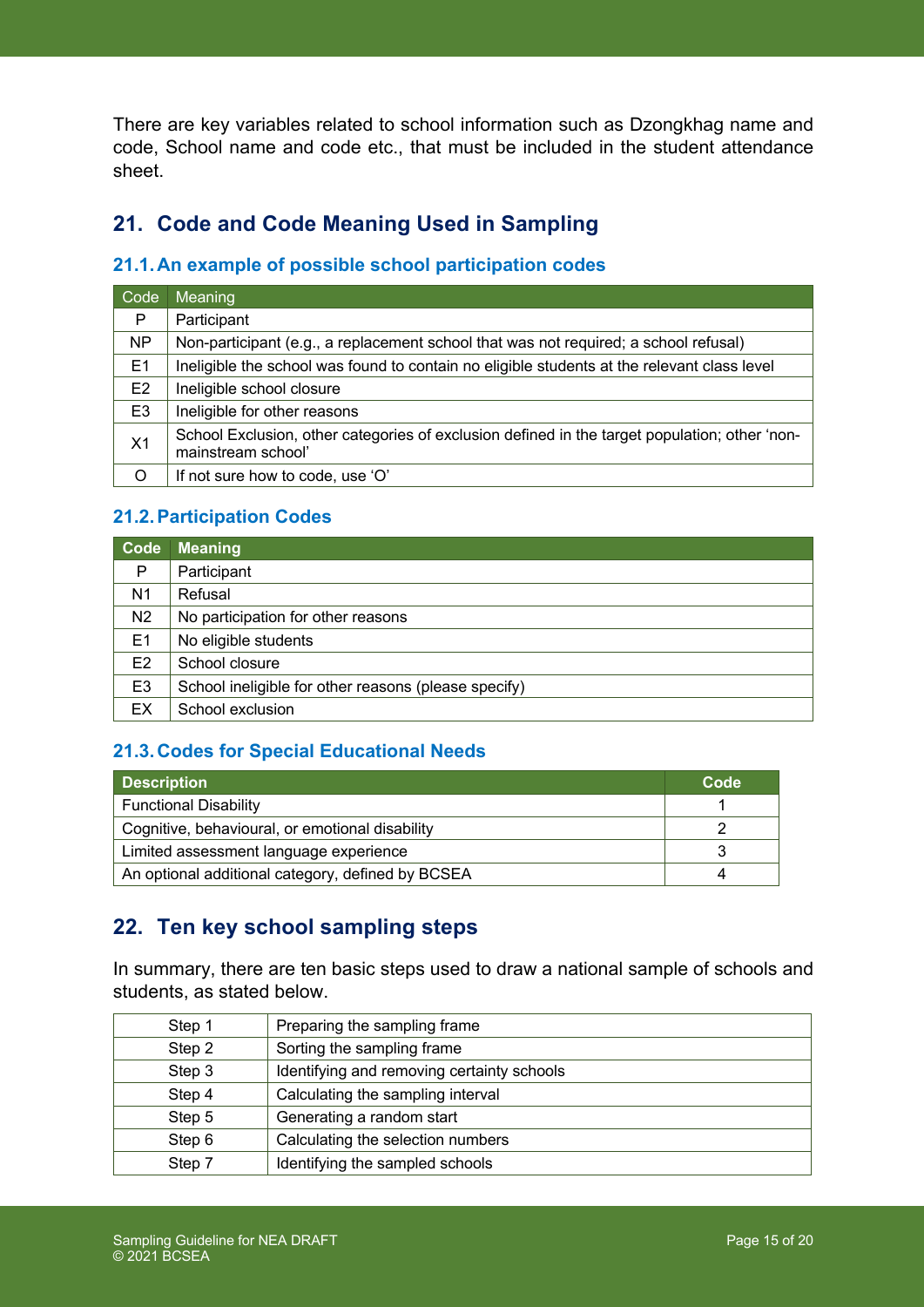| Step 8  | Assigning identification codes                 |
|---------|------------------------------------------------|
| Step 9  | Identifying replacement schools                |
| Step 10 | Creating a list to record school participation |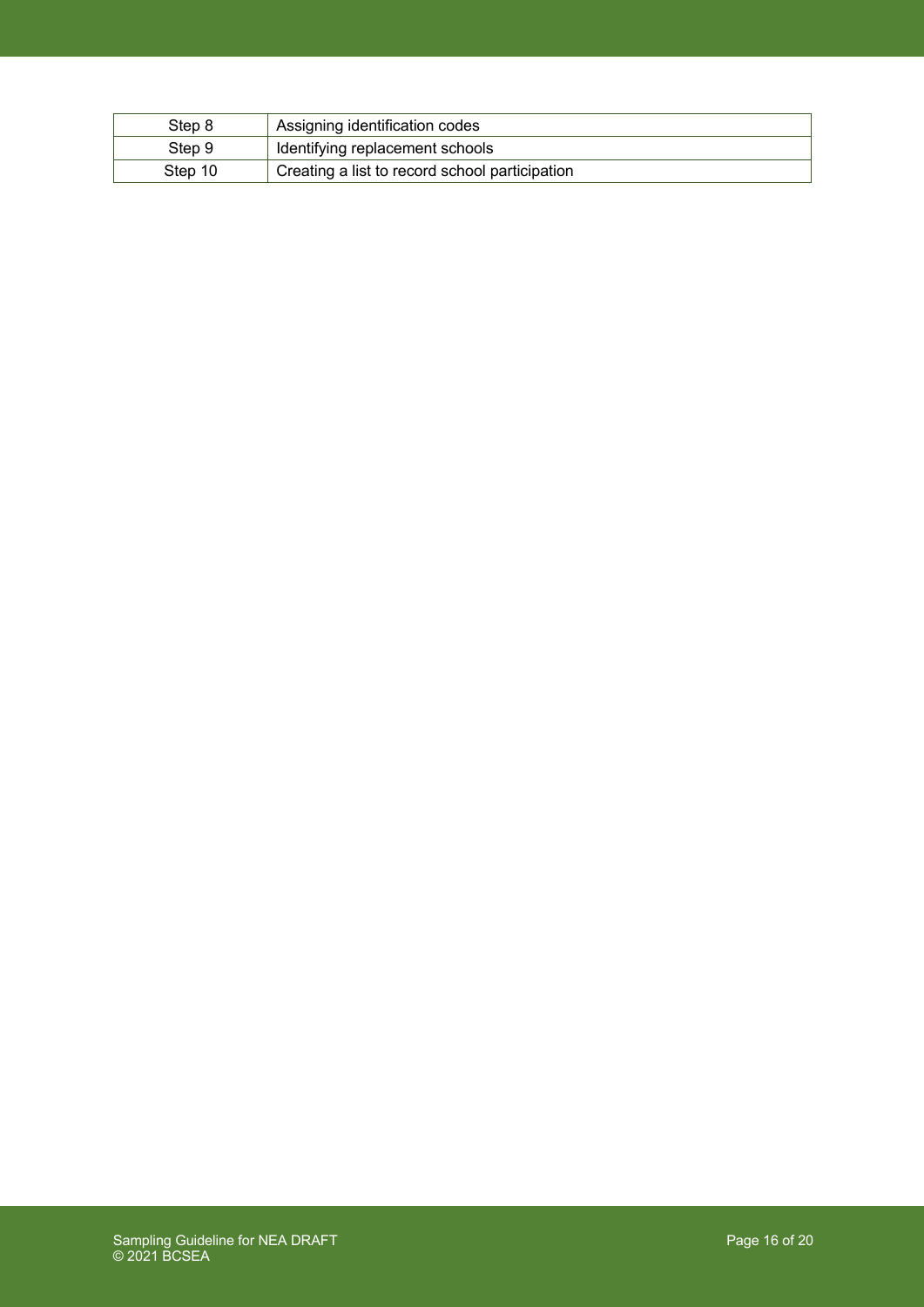### **Sampling Form 1 Bhutan Desired Target Population**

#### The Kingdom of Bhutan

Person who completed this form: Arjun Kumar Gurung, Project Manager

- 1. Total enrolment in grade 3 in 514 schools in 2021:
- 2. Describe the population(s) to be excluded from the desired target population *(if applicable)*.

*International students (Non-Bhutanese) as one of the domain is Dzongkha (20)*

*Severely functional and intellectual disabled students taking adapted curriculum (IEP = 8) Tendruk CS: 5, Gonpasingma PS: 2, MIK: 1*

- 3. Total enrolment excluded from the desired target population: *(corresponding to the exclusions listed in the previous item)*
- 4. Total enrolment in the desired target population:

*box [a] – box [b]*

- 5. Percentage of coverage in the desired target population: *box [c]* <sup>÷</sup> *box [a]*
- 6. Describe your data source:

*EMIS 2021, September 2021, MoE*

[c] 13021

 $[b]$  20 + 8 = 28

| $\overline{\phantom{a}}$<br>d٦ | 65<br>-99.7° |  |
|--------------------------------|--------------|--|

[a] 13049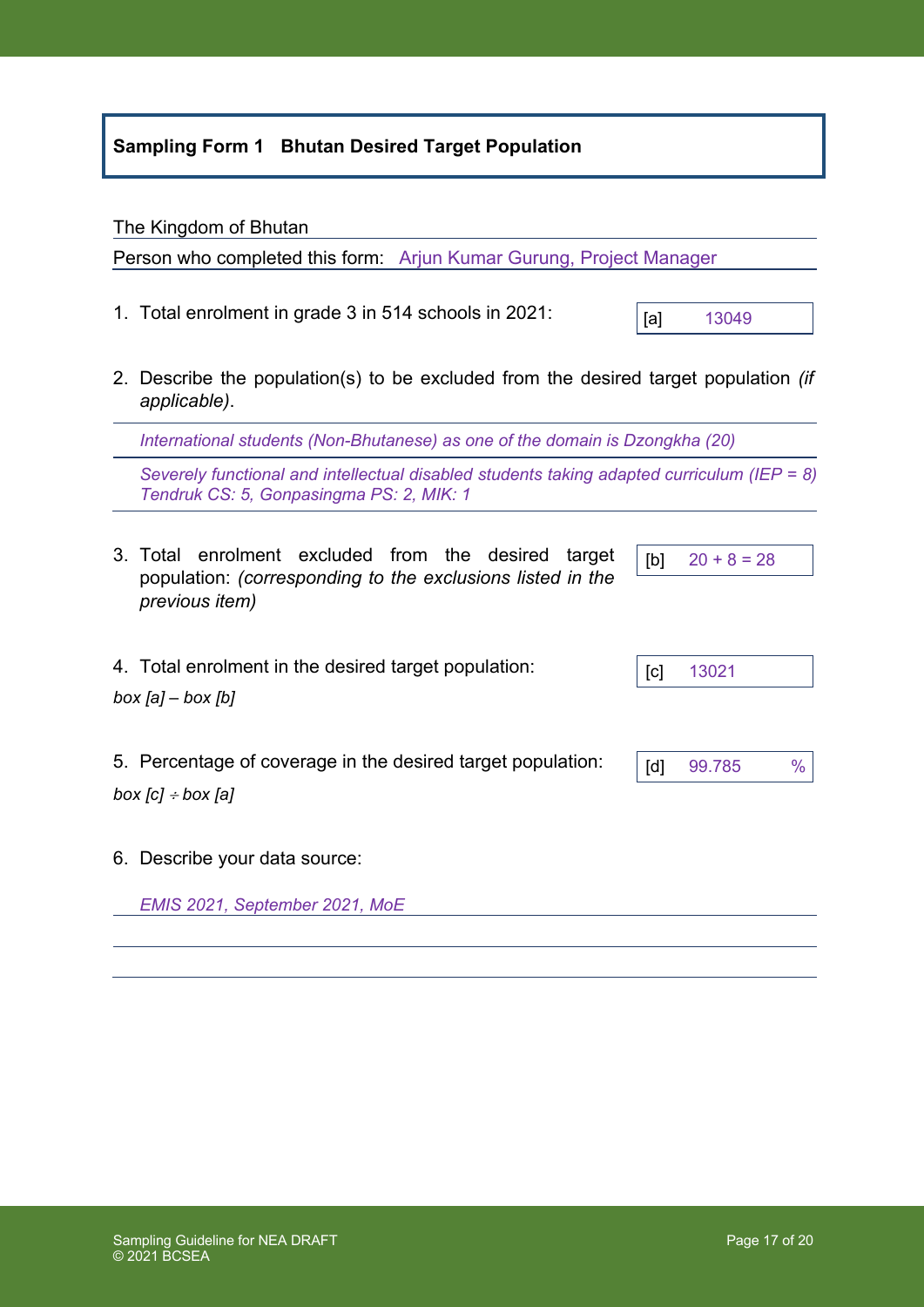### **Sampling Form 2 Bhutan Defined Target Population**

### The Kingdom of Bhutan

Person who completed this form: Arjun Kumar Gurung, Project Manager

### 1. Total enrolment in the desired target population:

*From box [c] on Sampling Form 1*

2. School-level exclusions:

| <b>Description of exclusions</b>                                                  |     | # of students |
|-----------------------------------------------------------------------------------|-----|---------------|
| Class size enrolled is less than 8 students in grade III from 114<br>schools      |     | 545           |
| Geographically inaccessible and difficult to reach schools (Laya<br>CS, Lunna PS) |     | 19            |
| TOTAL                                                                             | [b] | 564           |

| Percentage of school-level exclusions: |
|----------------------------------------|
|----------------------------------------|

*box [b]* <sup>÷</sup> *box [a]*

3. Total enrolment in the defined target population:

*box [a] - box [b]*

4. Within-School exclusions:

| <b>Description of exclusions</b>                                                             | Expected # of<br>students |    |
|----------------------------------------------------------------------------------------------|---------------------------|----|
| International students as one of the domain is Dzongkha                                      |                           | 20 |
| functional and intellectual disabled students taking<br>Severely<br>adapted curriculum (IEP) |                           |    |
| TOTAL                                                                                        | [q                        | 28 |

Expected percentage of within-school exclusions:

*box [d]* <sup>÷</sup> *box [c]*

5. Describe your data source (provide copies of relevant tables):

*EMIS data September 2021, MoE*



[a] 13021

[c] 12457

4.33 %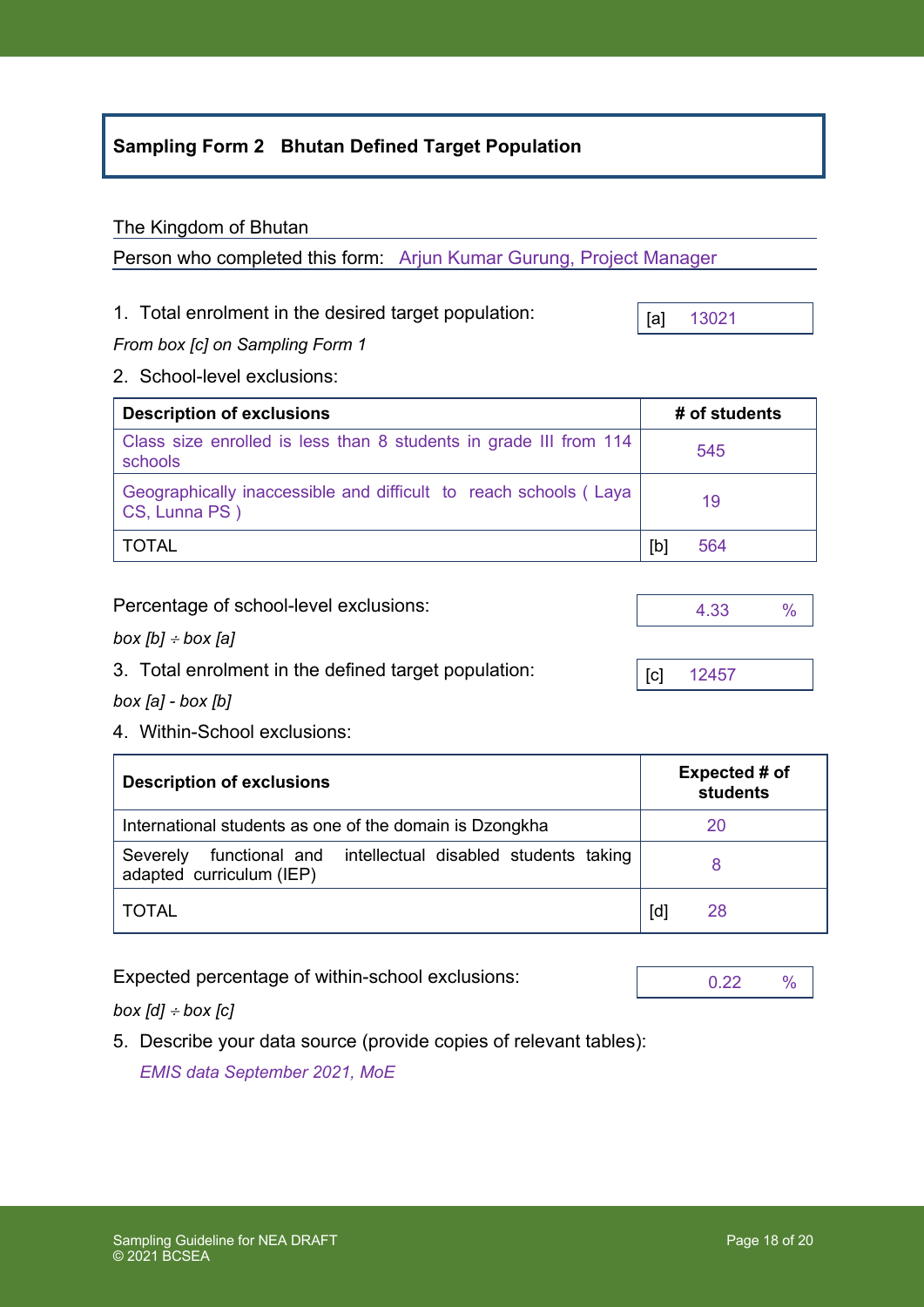### **Sampling Form 3 Stratification**

#### The Kingdom of Bhutan

Person who completed this form: Arjun Kumar Gurung, Project Manager

### **Explicit Stratification**

1. List and describe the variables used for explicit stratification.

|   | <b>Explicit stratification variables</b>                                                                      | # of<br>levels |
|---|---------------------------------------------------------------------------------------------------------------|----------------|
|   | <b>Private schools</b><br>students from 16 private schools (total 474 students but 353 students<br>selected)  |                |
| 2 | <b>Special institutes</b><br>students from 2 special institutions (MIK: $3 + WI$ : $4 = Total$ : 7) students) |                |
| 3 | Small region<br>students from small regions 13 schools (total 634 students)                                   |                |
| 4 | Regular region<br>students selected from 150 sample schools from the regular region                           |                |

2. Total number of explicit  $\sqrt{4 \times 1} = 4$  strata

 $4 \times 1 = 4$ 

### **Implicit Stratification**

3. List the implicit variables by order of importance and describe their levels.

| <b>Implicit</b><br>Levels of each implicit variable<br>stratification<br>(List all levels and by order of importance)<br>variables<br>(List by order of<br>importance) |          | # of<br>levels                                                                                                                                                                                                                                                                     |    |
|------------------------------------------------------------------------------------------------------------------------------------------------------------------------|----------|------------------------------------------------------------------------------------------------------------------------------------------------------------------------------------------------------------------------------------------------------------------------------------|----|
|                                                                                                                                                                        | Region   | All Dzongkhag and Thromde:<br>Bumthang, Chhukha, Dagana, Lhuentse, Mongar, Paro, Pema<br>Gatshel, Phuntsholing Thromde, Punakha, Samdrup Jongkhar,<br>Samtse, Sarpang, Thimphu, Thimphu Thromde, Trashigang,<br>Trashiyangtse, Trongsa, Tsirang, Wangdue Phodrang and<br>Zhemgang. | 20 |
| 2                                                                                                                                                                      | Location | <b>Rural and Urban</b>                                                                                                                                                                                                                                                             | 2  |

4. Total number of implicit  $\sqrt{20 \times 2} = 40$  strata

 $20 \times 2 = 40$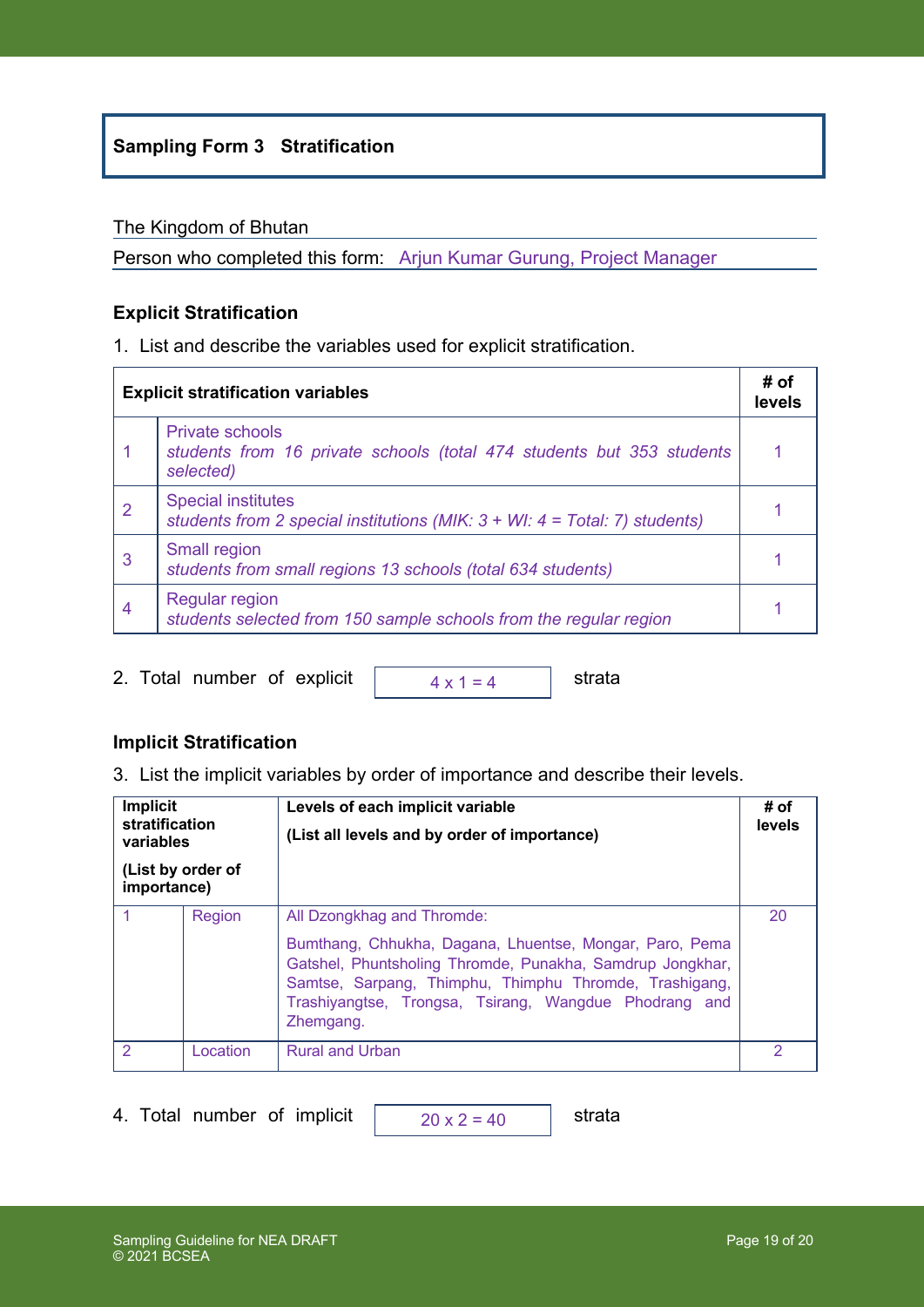### **Sampling Form 4 Sampling Frame Description**

#### The Kingdom of Bhutan

Person who completed this form: Arjun Kumar Gurung, Project Manager

- 1. Specify the type of school sampling frame used.
- $\square$  Single-level sampling frame
- $\square$  Double-level sampling frame
- $\square$  Other (please describe):

*Single – level sampling frame as it from single source EMIS*

- 2. Specify the school measure of size (MOS) to be used.
- $\square$  Enrolment in the target class
- $\square$  Average enrolment per class
- $\square$  Total school enrolment
- $\square$  Other (please describe):

*Ticked first option* 

3. Specify the school year for which enrolment data will be used for the school MOS.

*2021*

4. If a double-level sampling frame is to be used, please provide a preliminary description of the information available to construct this frame.

*NA*